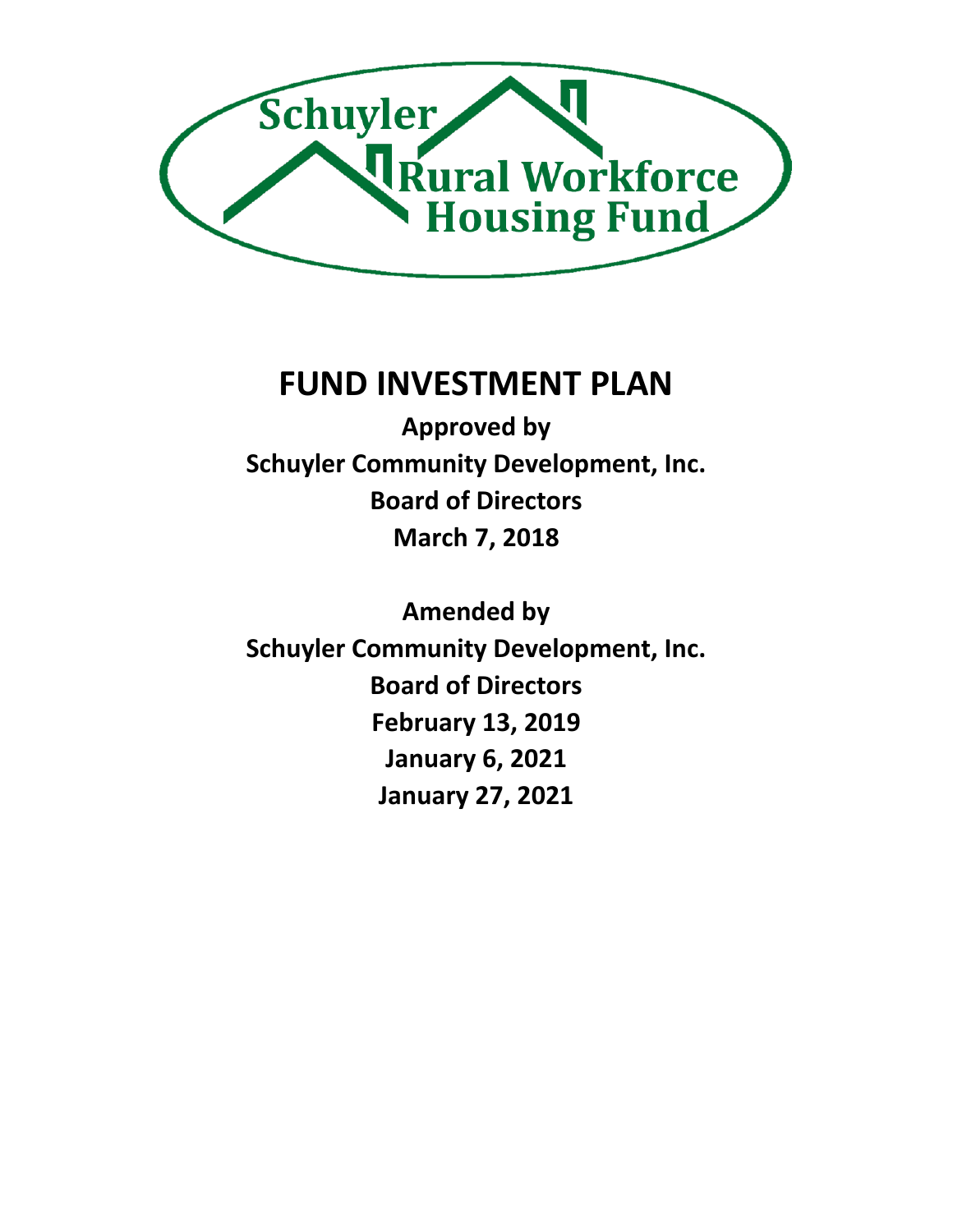#### **TABLE OF CONTENTS**

| А. |                    |  |
|----|--------------------|--|
| В. |                    |  |
|    | 1.                 |  |
|    | 2.                 |  |
| C. |                    |  |
| D. |                    |  |
| Е. |                    |  |
| F. |                    |  |
| G. |                    |  |
| Н. |                    |  |
|    | 1.                 |  |
|    | 2.                 |  |
|    | 3.                 |  |
|    | 4.                 |  |
|    | 5.                 |  |
| Ι. |                    |  |
|    | 1.                 |  |
|    | 2.                 |  |
| J. |                    |  |
| К. |                    |  |
|    | 1.                 |  |
|    | 2.                 |  |
|    | 3.                 |  |
| L. |                    |  |
|    | 1.                 |  |
|    | 2.                 |  |
|    | 3.                 |  |
|    | 4.                 |  |
|    | a.                 |  |
|    | b.                 |  |
|    | c.                 |  |
|    | 5.                 |  |
|    | a.                 |  |
|    | b.                 |  |
|    | c.<br>d.           |  |
|    | 6.                 |  |
|    | 7.                 |  |
| М. |                    |  |
|    | 1.                 |  |
|    | 2.                 |  |
|    | 3.                 |  |
| N. |                    |  |
| Ο. |                    |  |
| Ρ. |                    |  |
| Q. |                    |  |
| R. |                    |  |
| S. |                    |  |
| Т. |                    |  |
|    |                    |  |
|    | <b>ATTACHMENTS</b> |  |
|    | 1.                 |  |
|    | 2.                 |  |
|    | 3.                 |  |
|    |                    |  |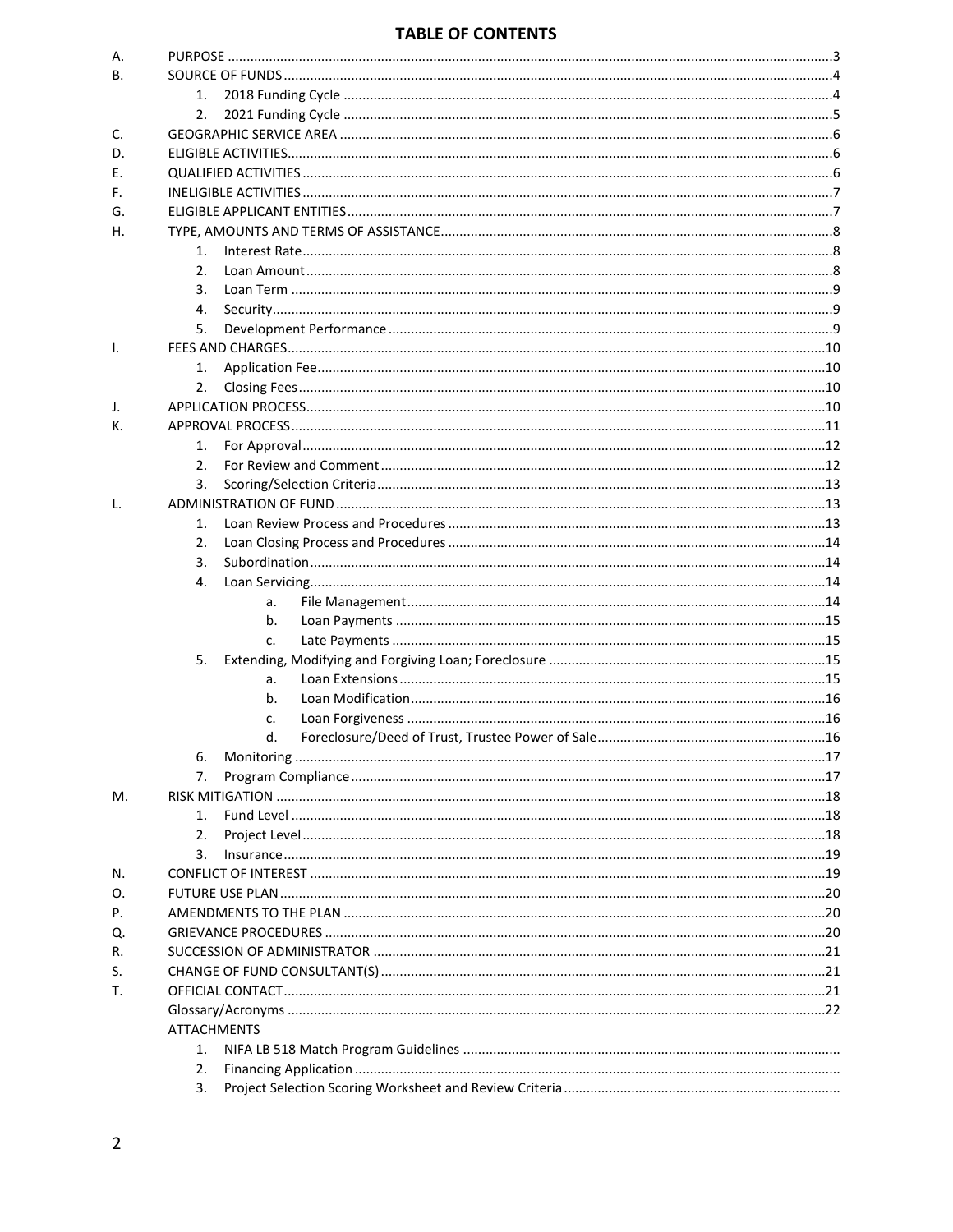# **SCHUYLER RURAL WORKFORCE HOUSING FUND**

# **FUND INVESTMENT PLAN**

**Administered by: SCHUYLER COMMUNITY DEVELOPMENT, Inc. A 501(c)3 Non-Profit Organization**

**Consultant: NEIGHBORWORKS NORTHEAST NEBRASKA**

#### **A. PURPOSE**

The Nebraska Rural Workforce Housing Fund (RWHF) Act was approved by the Governor on April 27, 2017. The Act authorized a one-time transfer of funds from the Nebraska Affordable Housing Trust Fund to the RWHF, which is administered by the Nebraska Department of Economic Development (DED). The fund is a resource to support the creation of rural workforce housing investment funds to encourage the development of workforce housing in Nebraska's rural and underserved regions.

Prioritization for the funds is based on a demonstrated and ongoing housing need, low unemployment rate, difficulty filling an employment position, demonstrated a commitment to growing housing stock, projects reasonably ready for occupancy in a period of twenty-four months, and the capacity to manage a workforce in rural Nebraska. The workforce housing funds are intended to revolve and allow for reinvestment in workforce housing projects into the future.

DED's role in the RWHF is as an investor and a partner. As an investor, DED has provided a grant to Schuyler Community Development, Inc. (SCD) for the creation of a Schuyler Rural Workforce Housing Fund for the City of Schuyler to fund rural workforce housing projects that will provide the best investments of state resources to promote the development of workforce housing. As a partner, DED is interested in providing input as early as possible in fund development or project design. The department will work closely with SCD and the City of Schuyler to address any obstacle encountered during fund development, project development, or implementation. Schuyler Community Development is the Applicant and Administrator of the Schuyler RWHF. The controlling body of Schuyler Community Development is the Board of Directors. The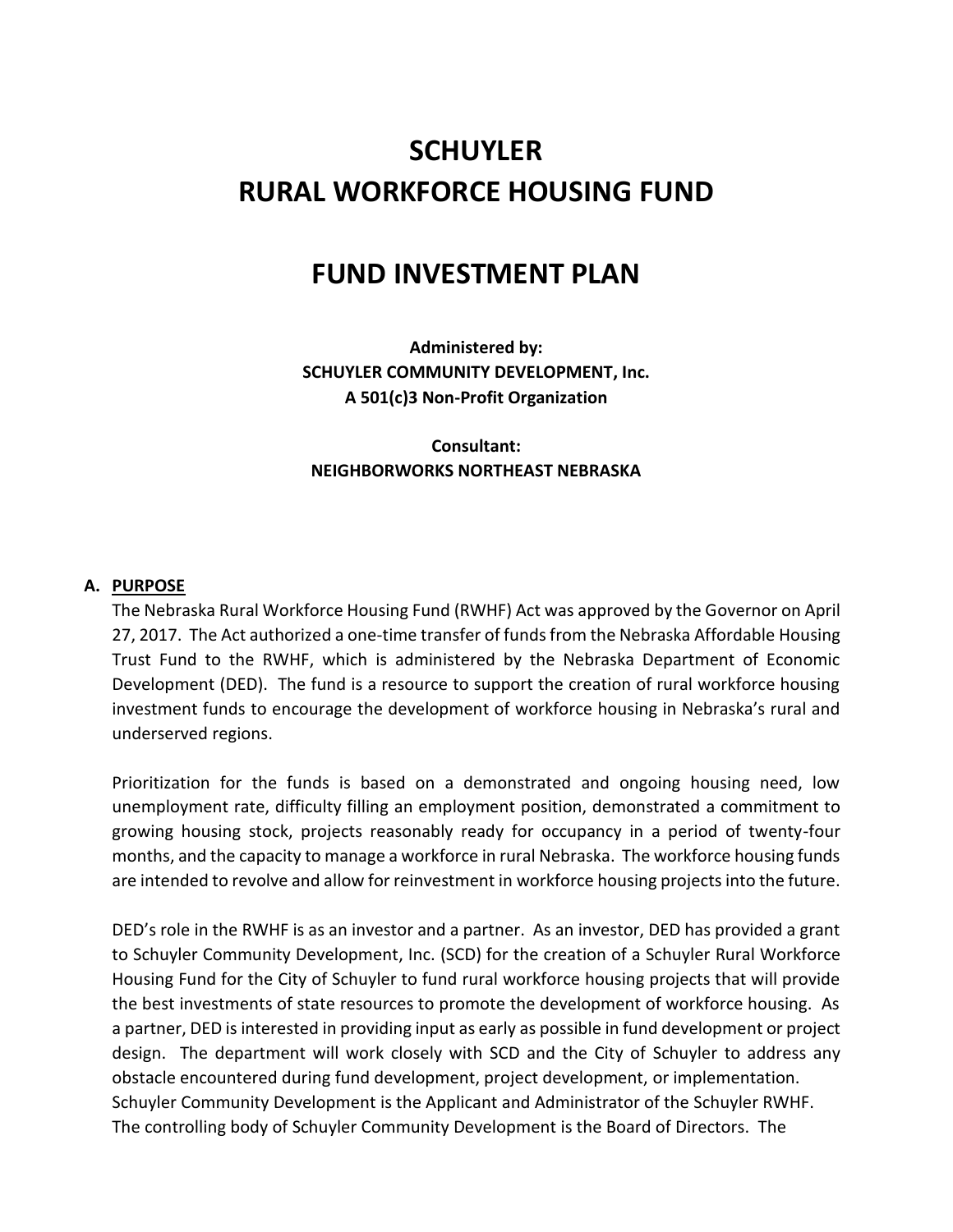Schuyler Community Development has contracted with NeighborWorks Northeast Nebraska as Consultant to the Schuyler RWHF. Throughout this plan the term "Administrator" refers to Schuyler Community Development, Inc., "Consultant" is NeighborWorks Northeast Nebraska, and "Board or Board of Directors" is the oversight body of Schuyler Community Development, Inc.

#### **B. SOURCE OF FUNDS**

#### **1. 2018 Funding Cycle**

The City of Schuyler has provided 1:1 cash contribution of \$150,000 to create this housing fund. The source of these funds is from Schuyler's LB840 Economic Development Investment Fund.

Schuyler Department of Utilities has matched this the City of Schuyler's portion 2:1, adding \$300,000 to the cash match.

Cargill Meat Solutions matched the Schuyler RWHF in the amount of \$211,000.

Pinnacle Bank-Schuyler has also matched the Schuyler RWHF in the amount of \$25,000.

Homestead Bank-Schuyler has also matched the Schuyler RWHF in the amount of \$15,000.

In addition to the local cash contribution the Nebraska Investment Finance Authority (NIFA) has provided \$250,000 matching funds to create this workforce housing fund.

#### Special Terms for NIFA LB518 Match:

NIFA has issued itemized LB 518 Match Program Guidelines (dated February 2018) when using NIFA dollars in the Schuyler RWHF. Other guidelines of NIFA LB 518 Match funds may apply to this Fund Investment Plan. (See Attachment #1 for NIFA LB 518 Match funds Guidelines)

Housing development using the NIFA matching funds must benefit households whose income does not exceed 150% of the *American Community Surveys-Nebraska Statewide Median Family Income* for a family of four. (Currently the *American Community Surveys-Nebraska Statewide Median Family Income* for a family of four (\$85,885) multiplied by 150% is \$128,827.50.)

NIFA will require that a percentage of the units produced (such percentage to be based upon the percentage that the NIFA LB 518 Match bears to the total cost of the project) be made available to persons of Moderate Income. The affordability period for such units shall be a minimum of 10 years.

For NIFA LB 518 Match funds deposited into a rural workforce investment fund or used to make direct loans for Workforce Housing, the SCD shall earn a rate of return on such funds at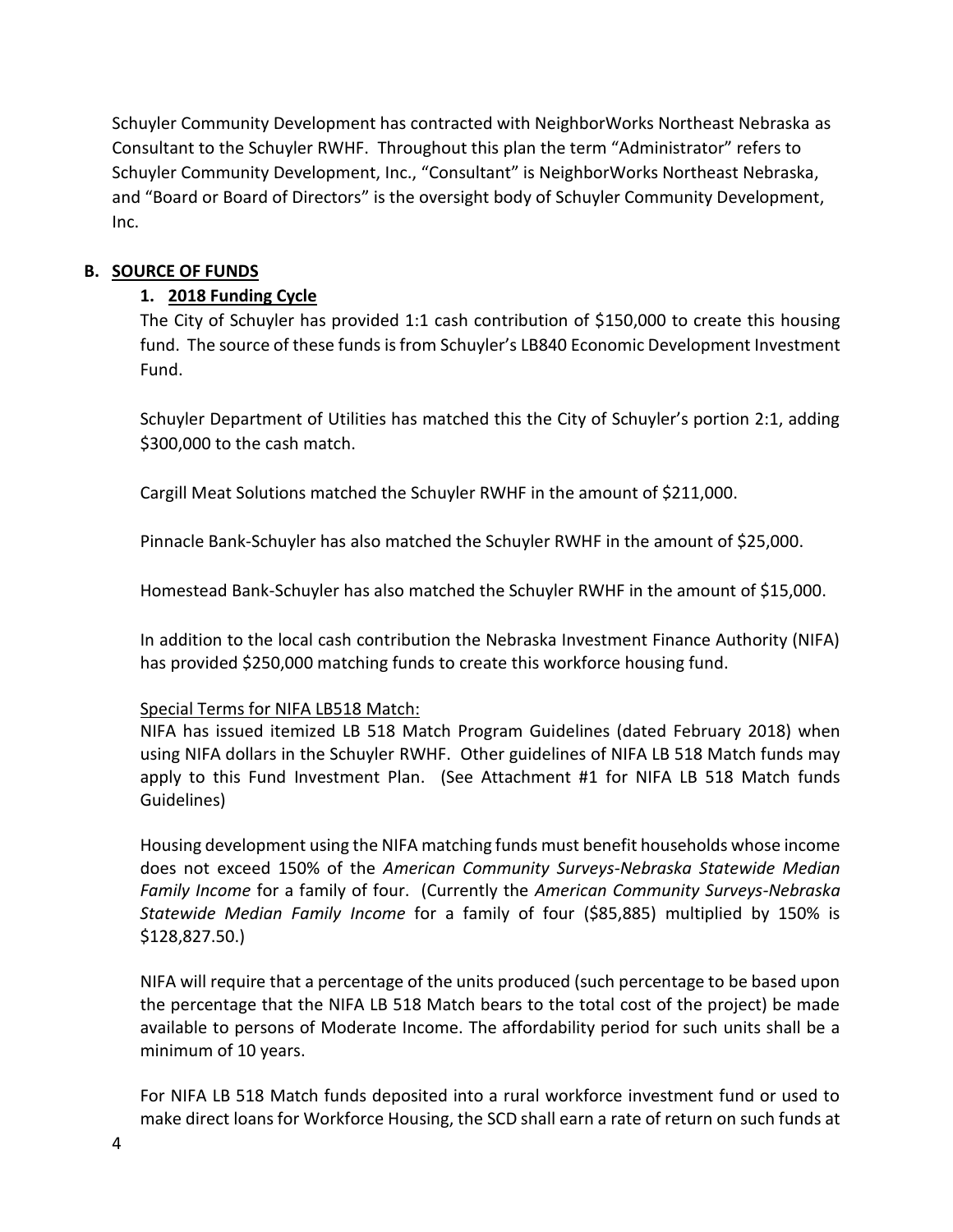least equal to the current rate of inflation. NIFA LB 518 Match funds returned to the SCD must continue to be used in accordance with these Guidelines for a minimum of ten (10) years. Any such future uses of LB 518 Match Funds shall be approved in writing by NIFA.

The combined cash contribution of \$951,362 allowed a grant request of \$951,362 to provide resources to establish the Schuyler Rural Workforce Housing Fund in the amount of \$1,902,724.

#### **2. 2021 Funding Cycle**

The Nebraska Department of Economic Development has offered additional funds for the Rural Workforce Housing Fund, with applications due in January 2021. The Schuyler Community Development, Inc., is applying to grow the current Rural Workforce Housing Fund already in place. The local cash matching funds are identified below:

Cargill has provided cash contribution of \$250,000 for this housing fund.

Schuyler Department of Utilities has matched this Cargill's portion, adding \$250,000 to the cash match.

Cargill matched Department of Utilities' contribution 1:1, adding \$250,000 to the cash match.

Homestead Bank-Schuyler contributed \$2,500 beyond the cash match.

Pinnacle Bank-Schuyler contributed \$2,500 beyond the cash match.

Schuyler Insurance and Real Estate contributed \$1,000 beyond the cash match.

Gary Kracl Agency, Inc. contributed \$1,000 beyond the cash match.

American Family Insurance matched Gary Kracl Agency's contribution 1:1, adding \$1,000 beyond the cash match.

Agri-City Insurance-Schuyler contributed \$1,000 beyond the cash match.

Lonnie and Patti Kitt contributed \$1,000 beyond the cash match.

City of Schuyler Mayor Jon and Pat Knutson contributed \$500 beyond the cash match.

Brian and Christina Bywater contributed \$500 beyond the cash match.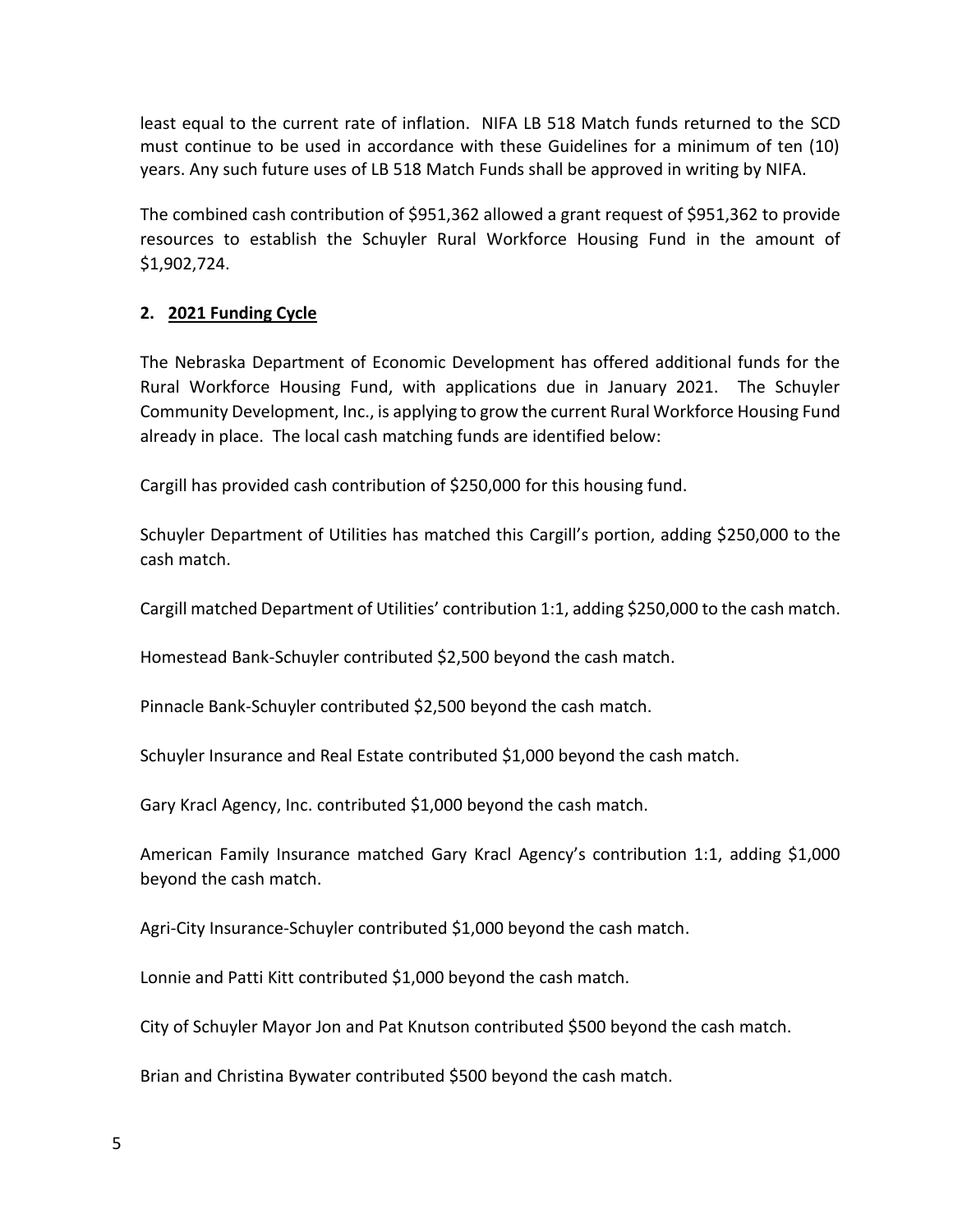The combined cash contribution of \$761,000 allowed a grant request of \$750,000 to provide resources to the Schuyler Rural Workforce Housing Fund in the amount of \$1,511,000.

## **C. GEOGRAPHIC SERVICE AREA**

The geographic service area that the Schuyler RWHF can be used is within the city limits established by the City of Schuyler. Any developer/builder seeking RWHF outside of this area are not eligible to access the Schuyler RWHF.

# **D. ELIGIBLE ACTIVITIES**

The development of the Schuyler RWHF is for the development of workforce housing projects in Schuyler. The intent of the workforce housing investment funds is long range, continual investment in workforce housing projects. The funds are intended to perpetuate.

The eligible activities include:

- New construction of owner-occupied or non-owner occupied rental housing;
- Substantial repair or rehabilitation of dilapidated housing stock, for which the cost to rehabilitate exceeds fifty percent (50%) of the unit's assessed value;
- Upper story housing development;
- Rehabilitation that includes the conversion of an existing building into housing.

Infrastructure development associated with workforce housing is an eligible use of RWHF in association with the above eligible activities, proportionate to the number of workforce housing units and subject to the RWHF price limits:

- \$275,000 maximum cost for owner-occupied housing units;
- \$200,000 maximum cost per rental unit.

The Schuyler RWHF housing projects may not receive National Housing Trust Funds, Federal Low-Income Housing Tax Credits, State Low-Income Housing Tax Credits, Community Development Block Grants, HOME funds or Nebraska Affordable Housing Trust Funds.

#### **E. QUALIFIED ACTIVITIES**

Schuyler RWHF qualifies activities to include, but not limited to:

- Purchase land
- Site development
- Purchase existing building for rehabilitation
- Rental guarantees;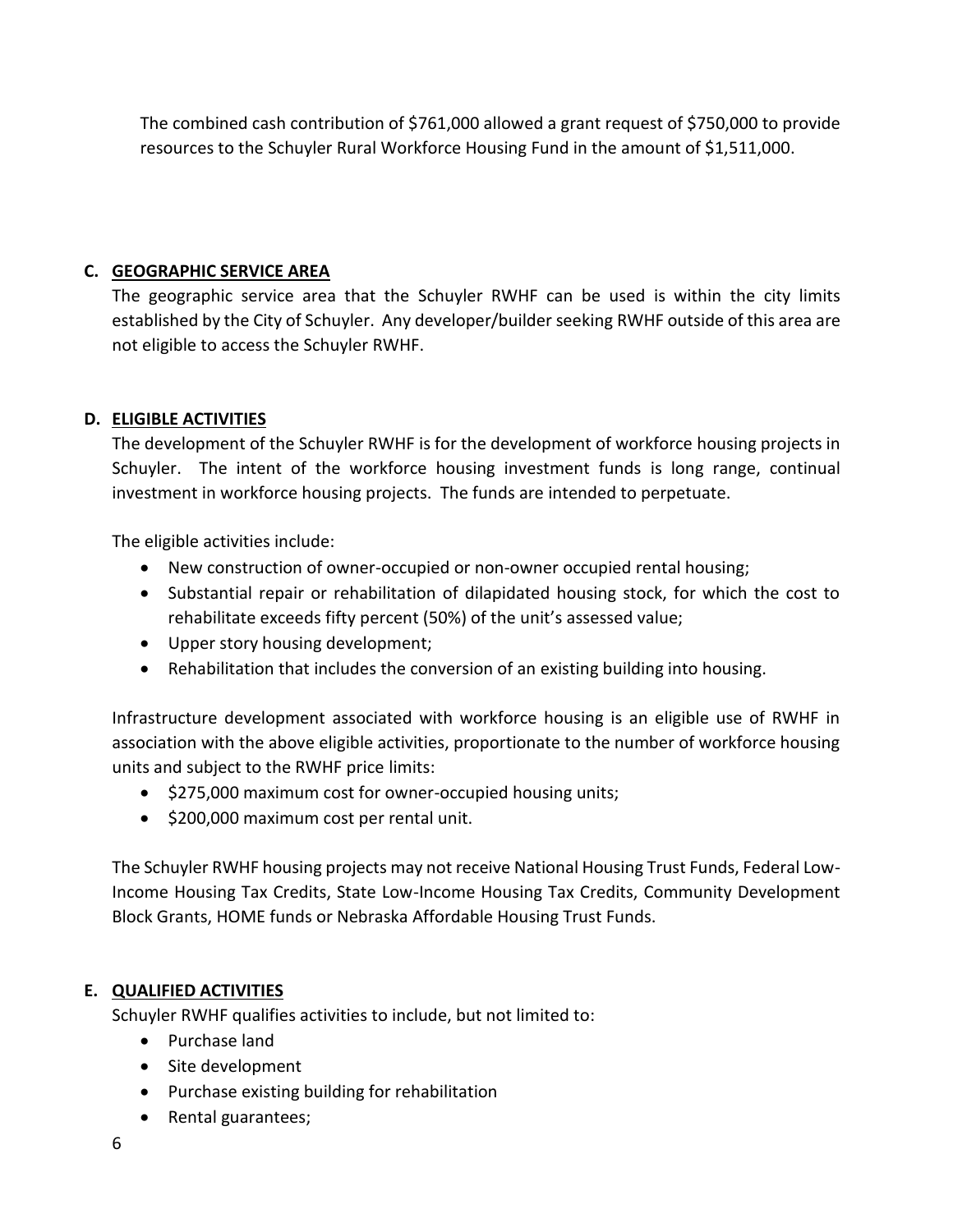- Loan guarantees;
- Loan participations
- Other credit enhancements or any form of assistance designed to reduce the cost of workforce housing related to the eligible activities.
- Forgivable loans and grants are allowed with RWHF; however, financing structures that provide for RWHF to revolve are preferred.
- Down Payment Assistance (DPA)

### **F. INELIGIBLE ACTIVITIES**

Any activity not specifically authorized under Eligible & Qualified Activities is ineligible to be carried out with the Schuyler RWHF funds.

This section further identifies ineligible activities;

- Furnishings and personal property not an integral structural fixture including the purchase of equipment, fixtures, and motor vehicles;
- Mobile homes, as defined by DED; *Mobile homes means a movable or portable dwelling constructed to be towed on its own chassis, connected to utilities, and designed with or without a permanent foundation for year-round living. It may consist of one or more units that can be telescoped when towed and expanded later for additional capacity, or of two or more units, separately towable but designed to be joined into one integral unit;*
- Housing that receives National Housing Trust Funds, Federal Low-Income Housing Tax Credits, State Low-Income Housing Tax Credits, Community Development Block Grants, HOME funds or Nebraska Affordable Housing Trust Funds;
- Housing Administration costs;
- Grant Administration costs.

Grant Administration and Housing Administration costs for the Schuyler RWHF at the project level can be supported with local matching funds, fees, loan repayments, interest and other funds, or as a last resort these costs may be paid from the local cash match portion of the Schuyler RWHF.

#### **G. ELIGIBLE APPLICANT ENTITIES**

There are a variety of entities that can apply and obtain funding from the Schuyler RWHF.

The eligible entities are:

- Sole Proprietorship
- "S" Corporation
- "C" Corporation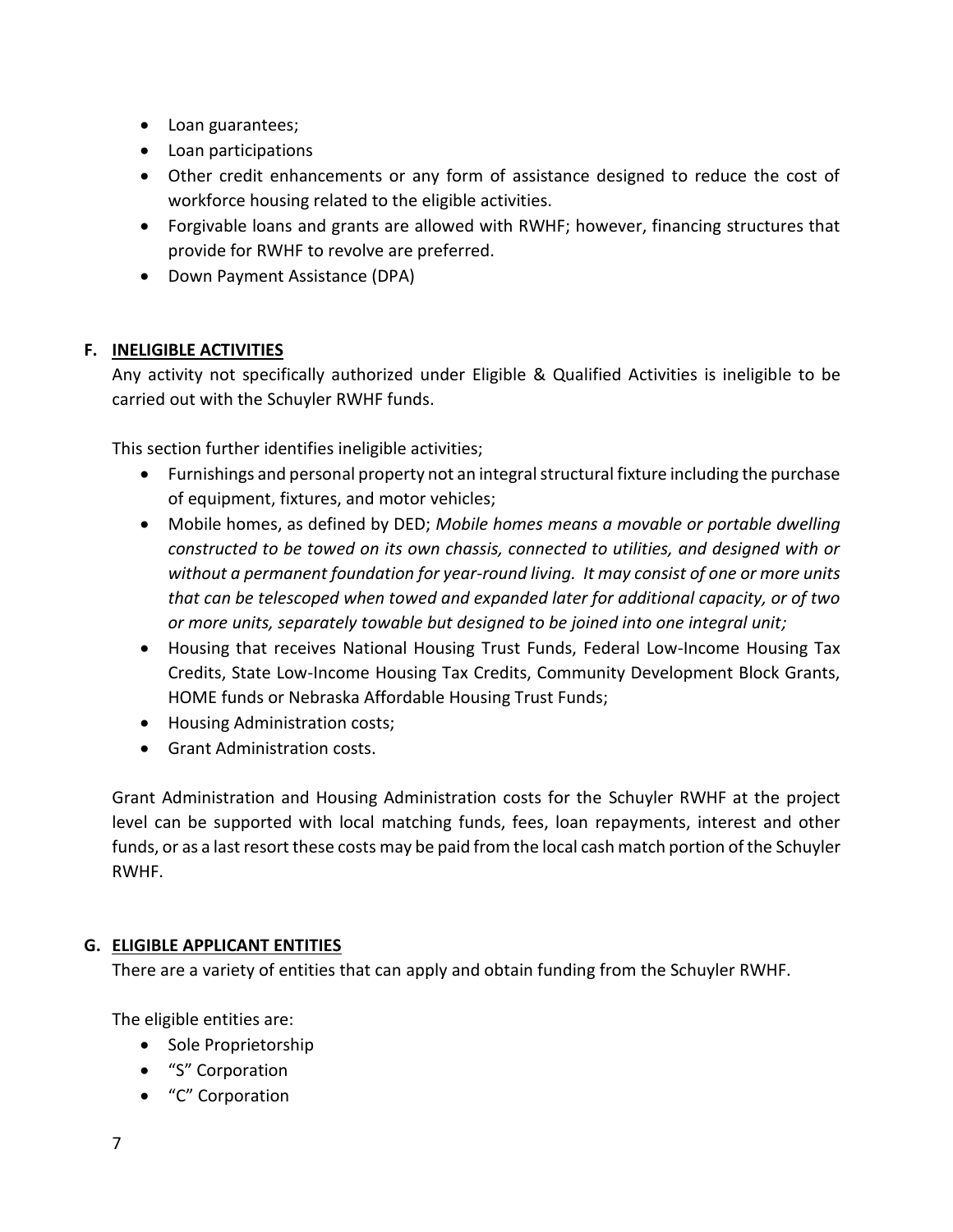- General Partnership
- Limited Partnership
- Limited Liability Company
- Individuals for Down Payment Assistance Plan only

#### **H. TYPES, AMOUNTS AND TERMS OF ASSISTANCE**

The right is reserved to negotiate the terms and conditions of the financial assistance with each applicant, terms and conditions may vary from applicant to applicant.

#### **1. Interest Rate:**

Interest rates for the term of the loan will be fixed at the time of disbursement.

The interest rate on new loans will be adjusted to market conditions over the life of the RWHF.

For NIFA LB 518 Match funds deposited into a rural workforce investment fund or used to make direct loans for Workforce Housing, the SCD shall earn a rate of return on such funds at least equal to the current rate of inflation. (This rate will be obtained quarterly from NIFA). NIFA LB 518 Match funds returned to the SCD must continue to be used in accordance with these Guidelines for a minimum of ten (10) years. Any such future uses of LB 518 Match Funds shall be approved in writing by NIFA.

#### **2. Loan Amount:**

- a. Minimum loan size is \$50,000. Loan maximum for Down Payment Assistance is \$20,000.
- b. Maximum loan amounts to be determined based on the percentage of the total project. Therefore, loan applications will need to include a project budget which includes all costs of the project.
- c. Each loan requires the borrower to provide their own equity into the housing project. At least 20% of the project will require private or outside sources. The applicant's equity in the project can be cash or the value of the land in which the project will be located. Value of the land will be equal to the purchase price of land if acquired less than 3 years from the application date. If the land purchase was greater than 3 years from the application date; then the value of the land will be based on the county assessed value or an appraised value required by the Lender.
- d. The Combined Loan to Value (CLTV) including the Schuyler RWHF loan cannot exceed 80% of all total costs of the housing project. Down Payment Assistance at 100% CLTV of purchase or appraisal value, whichever is less.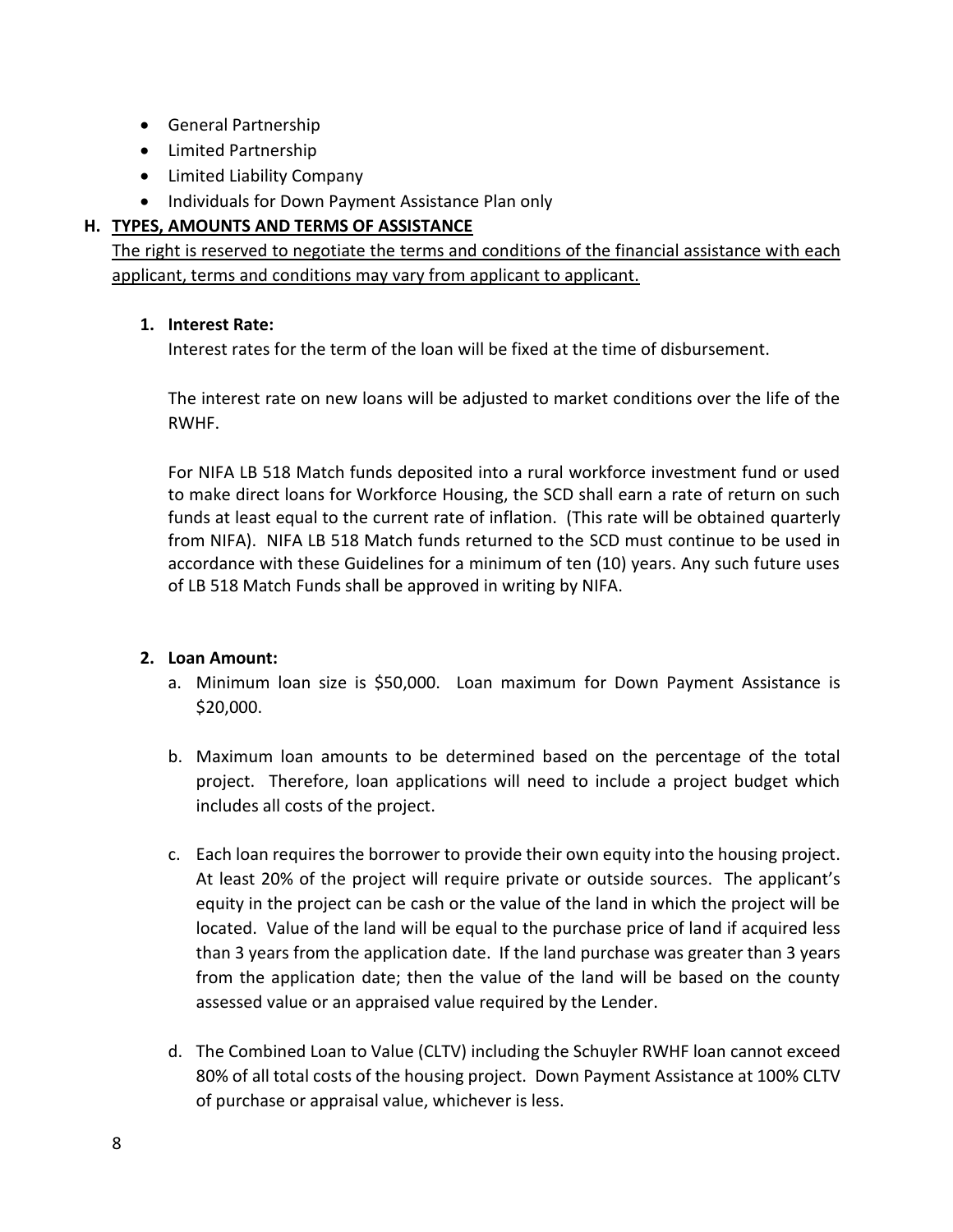#### **3. Loan Term**

Loan terms vary according to the type of housing development. The preferred terms for financing are listed below. However, additional or different loan terms can be negotiated by Applicant and Fund Advisory Committee based on the size of the project and other conditions.

- a. Multi-Family Rental Development Up to twenty-four (24) months
- b. Single-Family, Owner Occupied and Rental Development Up to twenty-four (24) months
- c. Substantial Repair or Rehabilitation of Dilapidated Housing Stock Up to twenty-four (24) months
- d. Upper Story Housing Development Up to twenty-four (24) months
- e. Rehabilitation, Converting Existing Building into Housing Up to twenty-four (24) months
- f. Down Payment Assistance loans; Up to ten (10) years, however are due in-full upon the sale or transfer of ownership of the property

#### **4. Security**

Security for loans may include, but not limited to, Promissory Notes, a Deed of Trust, Performance Bonds, UCC filings and personal and/or corporate guarantees as appropriate and may be in a subordinate position to the primary commercial lender.

#### **5. Development Performance**

Upon disbursement of the initial funds, housing projects must be reasonably ready for occupancy in a period of twenty-four months from the date of loan closing.

Failure to obtain reasonably ready for occupancy within the 24 months from the date the loan funds are dispersed shall result in the immediate repayment of the entire Schuyler RWHF loan according to the terms in the Promissory Note.

The guideline for a housing project being reasonably ready for occupancy varies depending on the type of project. Information will be obtained from the applicant during the application process for the initial use of the Schuyler RWHF. At the time of loan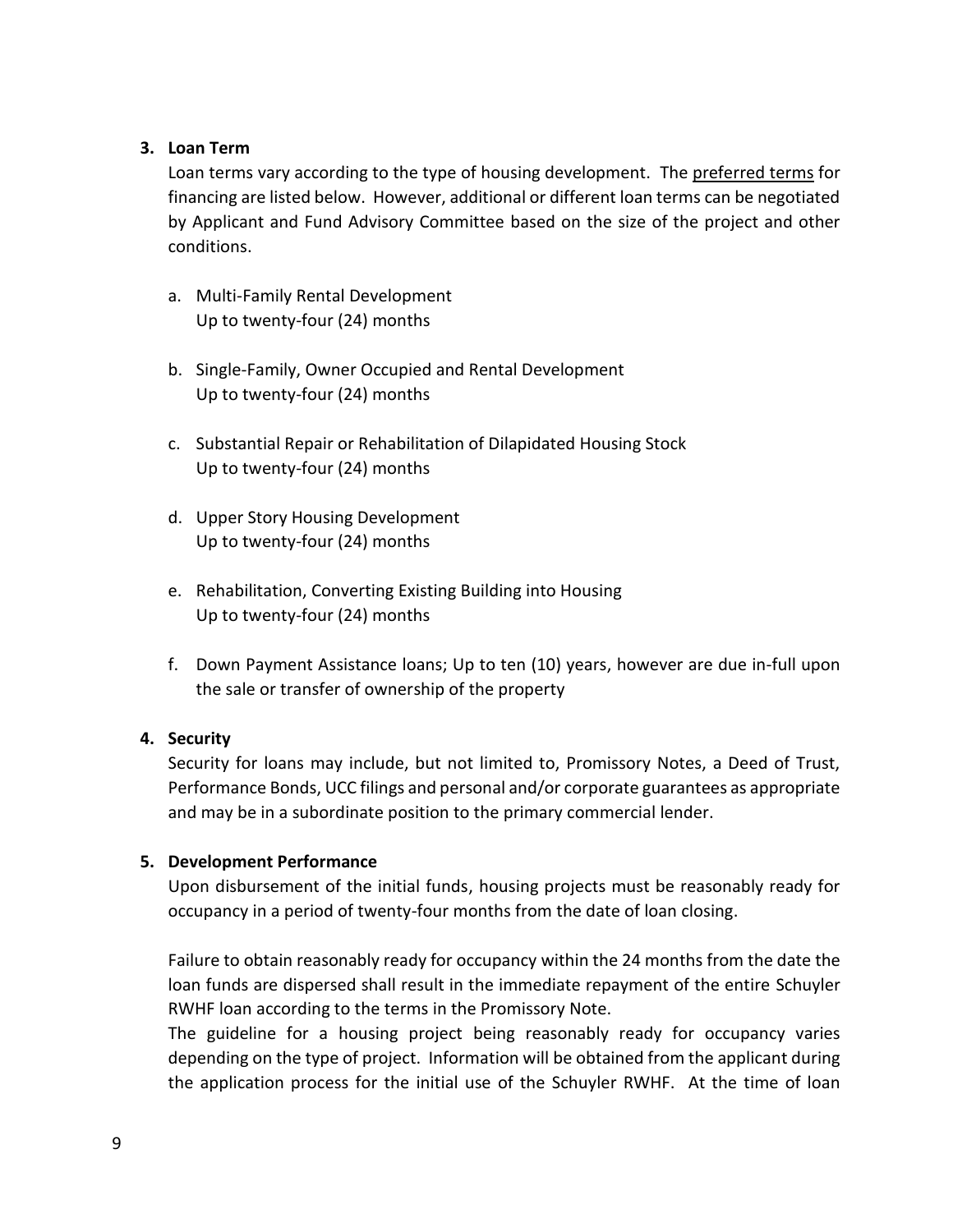approval, the Administrator will determine what the level of reasonably ready for occupancy is expected and discussed based upon the scope and magnitude of the project.

### **I. FEES AND CHARGES**

The Fund Administrator charges modest application fees and closing cost fees to the applicant.

#### **1. Application Fee**

The applicant agrees to pay a non-refundable application fee of \$250.00 to cover the cost of out-of-pocket expenses incurred in researching, preparing and submitting the loan application for review and approval. This fee is due and payable to the Fund Administrator at the time of submitting the application.

#### **2. Closing Fees**

The borrower agrees to pay the Fund Administrator a fee of 1% of the loan amount, not to exceed \$1,000.00 to cover costs of closing the loan and preparing loan closing documents. The borrower agrees to pay in addition to the Closing Fee, all related transaction fees, including, but not limited to, all cost of title insurance, recording fees, survey costs, inspections, environmental assessment, 3<sup>rd</sup> party loan document preparation fees, and legal fees.

#### **J. APPLICATION PROCESS**

Once the Schuyler RWHF is established, the Fund Administrator will provide a Notice of Funding in the form of a Public Notice in the Schuyler Sun and city offices. Notices will be also provided to those developers/builders that provided a Letter of Intent with the Schuyler RWHF application submitted to the Nebraska Department of Economic Development. A timeline identifying the dates applications will be accepted will be included in the notices.

The applicant must complete the application forms included in the application packet and submit to the Fund Administrator.

A detailed Financing Application document will be separate from this Fund Investment Plan. (See Attachment #2 for Financing Application).

The applicant must submit all items requested in the Financing Application, such items as listed below, but not limited to:

- Project Summary
- Sources and Uses of funds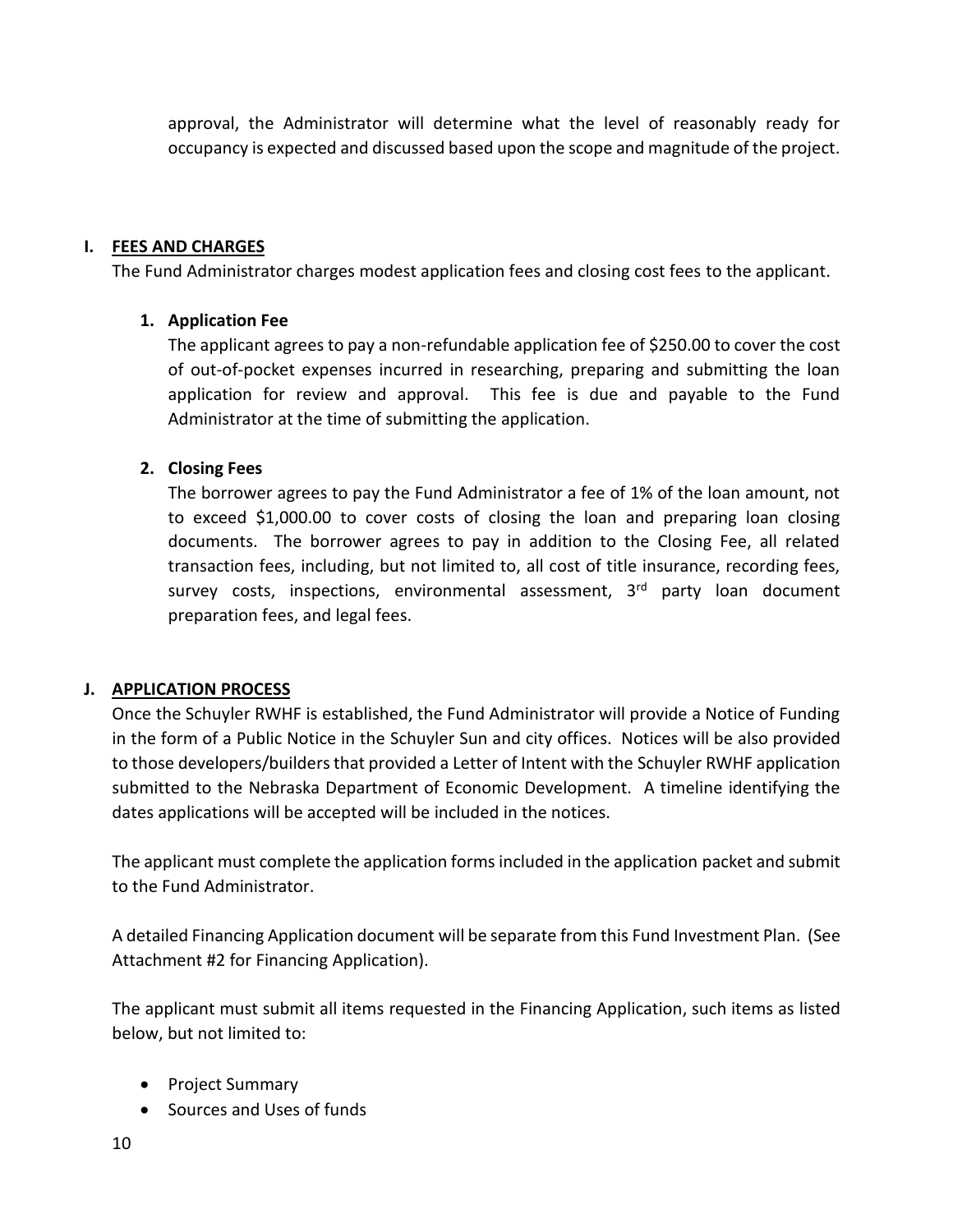- Proforma projection of cash flow for the project
- List of what funds are going to be used
- Personal tax returns of the applicant (20% or more ownership) for the past two years
- Business tax returns for the past three years, profit/loss statements/balance sheet of the business (if existing)
- Bank Pre-Approval Letter
- Letters of commitment from other funding sources
- Credit Report from a Credit Report Agency
- Site plan of housing development
- Housing plans of proposed housing project
- Environmental information as required by each funding source
- Attestation Form
- Credit History Authorization

The Fund Administrator will be responsible for coordinating committee meetings, communicating with the applicant/borrower about projects and the overall management of the fund in terms of applications, closings and project management as it relates to the Schuyler Rural Workforce Housing Fund.

Board of Directors, Staff and Fund Advisory Committee members shall keep confidential all information that is provided to them that is reasonably clear to be confidential or sensitive in nature even when the information affects an activity of the Board of Directors or Fund Advisory Committee member outside of the Fund Administrator.

Fund Advisory Committee members shall not directly contact loan applicants regarding a loan, or future loans of the loan applicant, or any confidential information gleaned while discussing the loan. This does not apply to discussions with colleagues about organizational matters, if the loan is not discussed.

#### **K. APPROVAL PROCESS**

The Board of Directors will appoint a Fund Advisory Committee which will consist of a minimum of five and a maximum of seven members.

At least one of the members shall be:

- Member of Board of Directors of the Fund Administrator;
- A representative of the City of Schuyler;
- Have commercial lending or financing experience.

The remaining members can be housing advocates in the city of Schuyler. A staff member will be attendance of all meetings for record keeping purposes.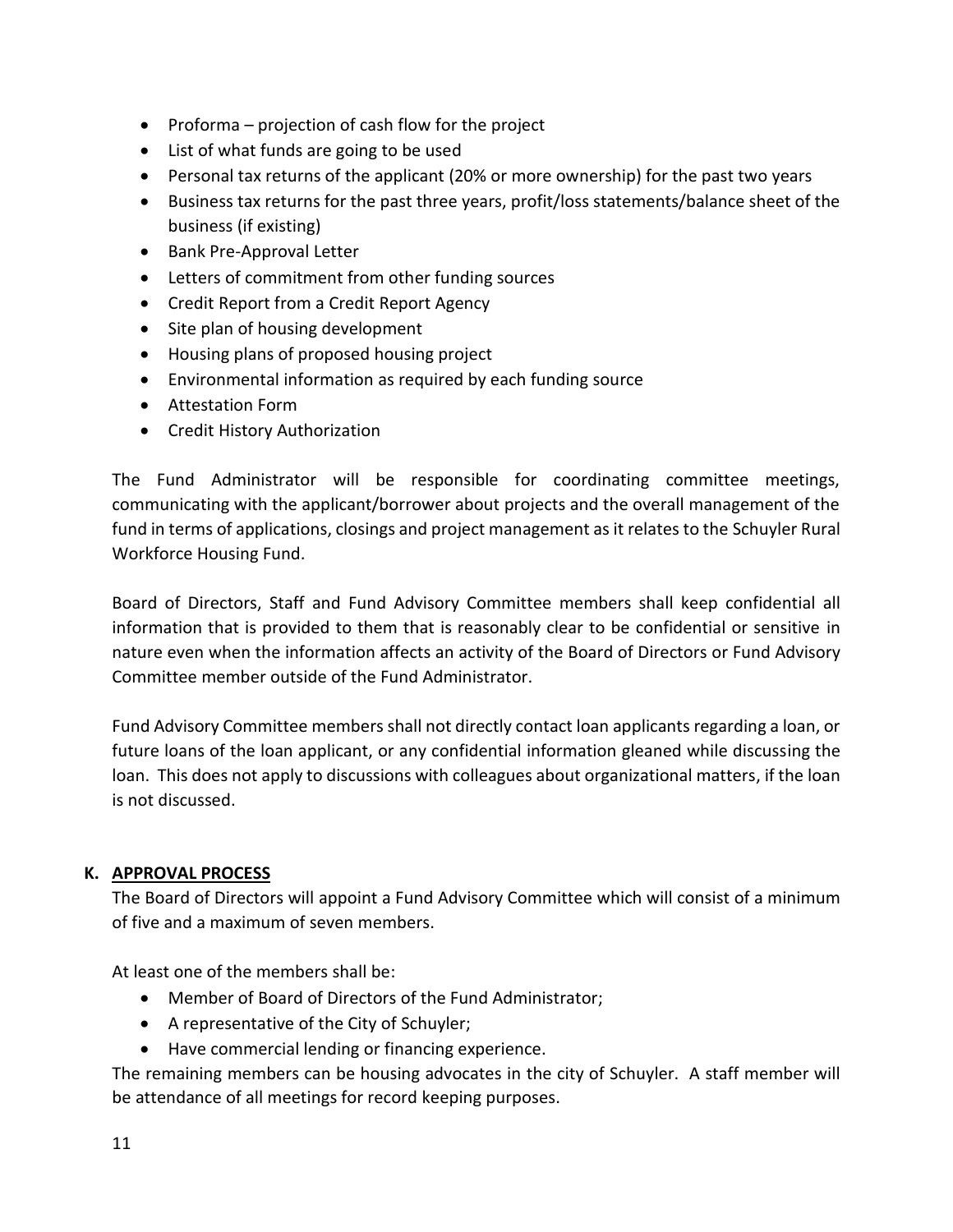The Fund Advisory Committee will review and make a loan recommendation of approval or denial to the Board of Directors. The Fund Advisory Committee will also recommend changes in the Investment Plan of the Schuyler Rural Workforce Housing Fund to the Board of Directors.

The structure of the Fund Advisory Committee and their attendance at the meetings are critical to the success of the Schuyler RWHF. The Fund Advisory Committee will meet on an "as needed" basis, but typically the meeting will be held one week prior to the Board of Directors meetings which are typically held every three weeks. The Fund Advisory Committee may conduct its review during a face-to-face meeting, by mail, e-mail or using a telephone conference call. A quorum of the Fund Advisory Committee members is required to meet. Also, a simple majority of the entire Fund Advisory Committee is needed to make a recommendation. A loan will not be recommended without the commercial lender or financing experience members' vote.

Attendance:

- Fund Advisory Committee members shall attend at least 75% of meetings in a calendar year.
- To "attend" a meeting means being present and available for at least 30 minutes.
- Unexcused absences shall be grounds for dismissal of the member effective immediately upon an affirmative vote of the Board of Directors.

The Fund Advisory Committee shall perform the following functions:

# **1. For Approval:**

- Assess and analyze, recommend approval or denial of loan requests to the Board of Directors that Fund Administrator staff bring to the attention of the committee, or foreclosure proceedings (in the event of default).
- Assess, and recommend approval or denial to the Board of Directors of loan extensions and modification requests that lending staff bring to the committee.
- Assist the staff in the refinement of loan underwriting and portfolio management policies.

# **2. For Review and Comment:**

- Review portfolio compliance with exposure limits, actions taken on loans with significant delinquencies, loan maturities, and actions taken on watch list loans.
- Review additional reports as provided by Fund Administrator staff.
- Initiate discussions on new loan products needed or other new opportunities. Review and respond to staff research on the same.
- Undertake other related activities as the Board of Directors may request.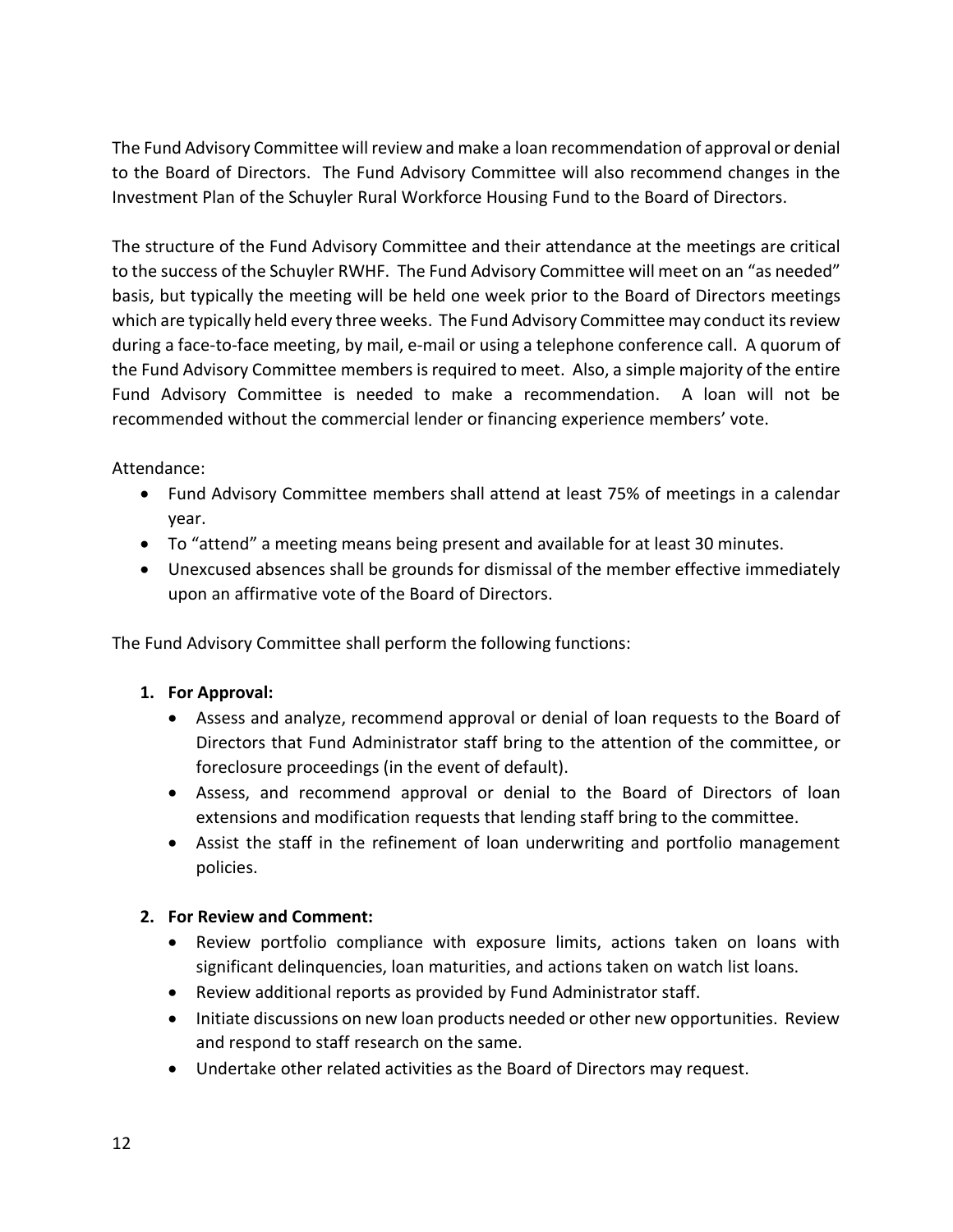It is not the intent of the fund to compete with traditional lenders, but rather partner with them whenever possible. Therefore, the Fund Advisory Committee will rely on the participating Lender's expertise and experience to determine the amount of funding needed to fill "the gap". A letter of intent of financing the housing project from a lender is required to include in an application under this fund.

#### **3. Scoring/Selection Criteria**

The Fund Advisory Committee shall score each application according to the following criteria, but not limited to:

- Eligibility under the Schuyler Rural Workforce Housing Fund;
- Housing project's beneficial impact to the City of Schuyler
- Soundness and creditability of the housing proposal;
- Eligible activities of the project to be funded;
- Track record, credibility, and credit worthiness of applicant;
- Ability to leverage private financing

A detailed Project Selection Scoring Worksheet and Review Criteria document will be separate from this Fund Investment Plan. See Attachment #3.

#### **L. ADMINISTRATION OF FUND**

#### **1. Loan Review Process and Procedures**

Upon submission, the application will be reviewed by the staff for technical adherence to the guidelines of the Schuyler Rural Workforce Housing Fund. Should the application be deficient the applicant will be contacted for additional information. Additional information must be obtained within 30 days of the request. If not received within 30 days of the request, the application will be put into the "Incomplete Applications" file. Once staff has determined the application is complete, staff will prepare a loan write-up and submit the application to the Schuyler RWHF Fund Advisory Committee for review and funding recommendation/denial, utilizing the Project Selection Scoring Worksheet and Review Criteria. It is the intent of the Fund Advisory Committee to review all applications within 30 days of the application determined to be completed by staff. Rate, terms and collateral and equity requirements will be finalized as negotiated between the applicant and the staff. Staff will keep minutes/records of all Schuyler RWHF Fund Advisory Committee meetings.

The loan recommendation of the Schuyler RWHF Fund Advisory Committee will be forwarded to the Board of Directors for final approval/denial at least 10 days prior to a regularly scheduled Board meeting. After approval or denial by the Board of Directors, staff will immediately notify the applicant by phone/email and/or in writing.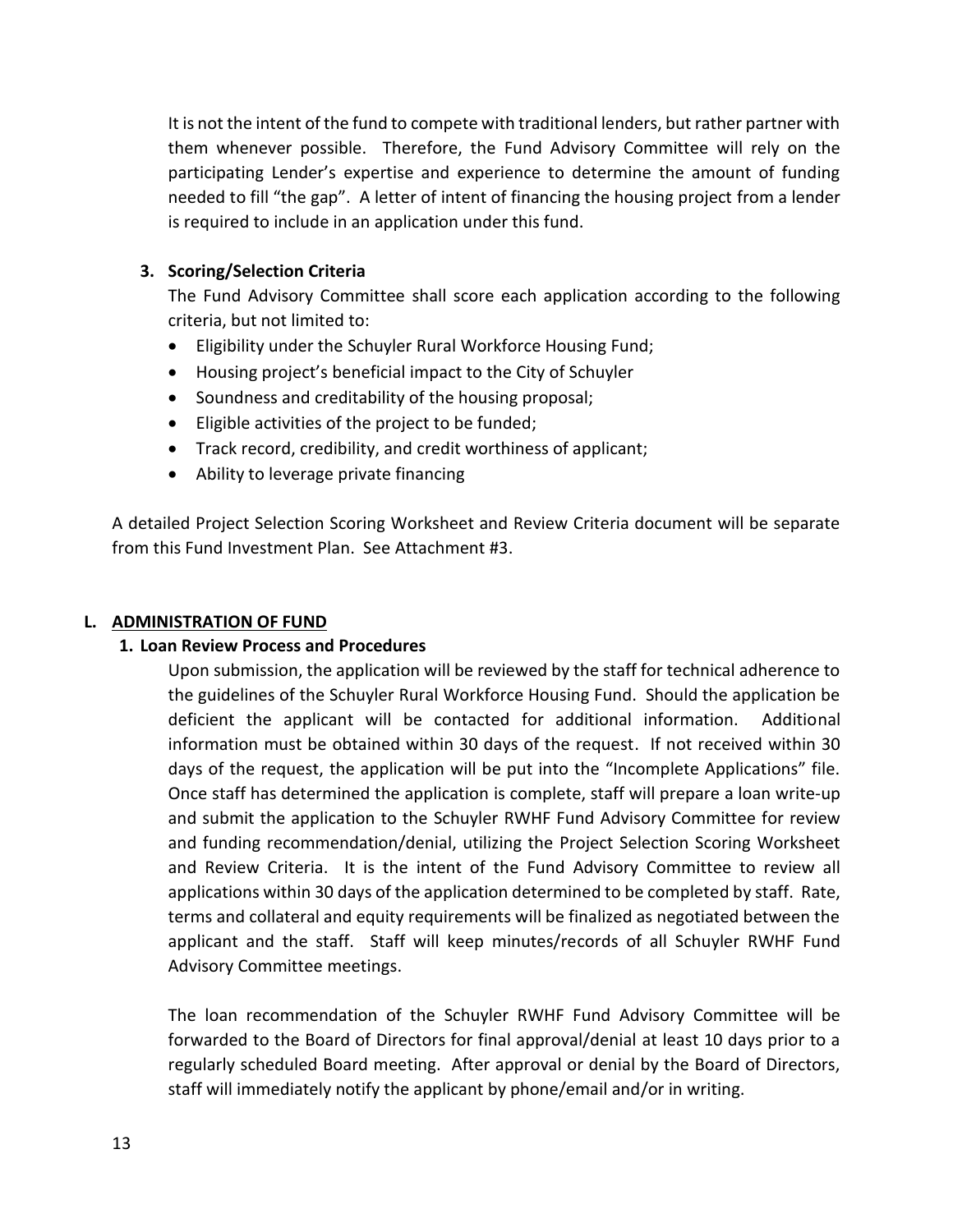#### **2. Loan Closing Process and Procedures**

The Fund Administrator will prepare all necessary documents to complete the approved funding request. Standard loan closing documents may include, but not limited to:

- Promissory Note
- Loan Agreement
- Security Agreement
- Deed of Trust
- Financing Statement
- Personal Guaranty
- Automated Clearing Housing (ACH) form
- Title/Lien Search
- Mechanic's Lien Protection

Loan Proceeds will be disbursed to the borrower in accordance with the Fund Administrator's standard practices and after construction progress inspections. Projects authorized for pre-construction costs may receive disbursement in advance of any construction activities. The Fund Administrator will be responsible for timely construction inspections and will provide copies of the inspections to the borrower upon request.

Closing fees will be applicable as identified in Section I.

Title Companies may be used to payout loan proceeds based upon inspections, and collect lien waivers.

#### **3. Subordination**

Some projects require special financing techniques to meet a borrower's needs. Recognizing that, a subordinate position to other lenders of record at the time of the project may be taken. If a subordinate position is required, additional considerations will be taken so as not to jeopardize the loan portfolio. All fees associated with subordination will be the borrower's responsibility. Other special financing techniques may include quarterly or semiannual payments, interest only payments during a designated time, or some other method agreed upon by the Fund Advisory Committee and Board of Directors.

#### **4. Loan Servicing**

#### a. File Management

A separate file will be maintained for each loan applicant and borrower. Each file will contain all documents and correspondence and kept in a filing cabinet in addition to an electronic file will be maintained. The file will include all application documents, insurance forms, general correspondence, financial statements, site visit reports and other documents related to the application and loan.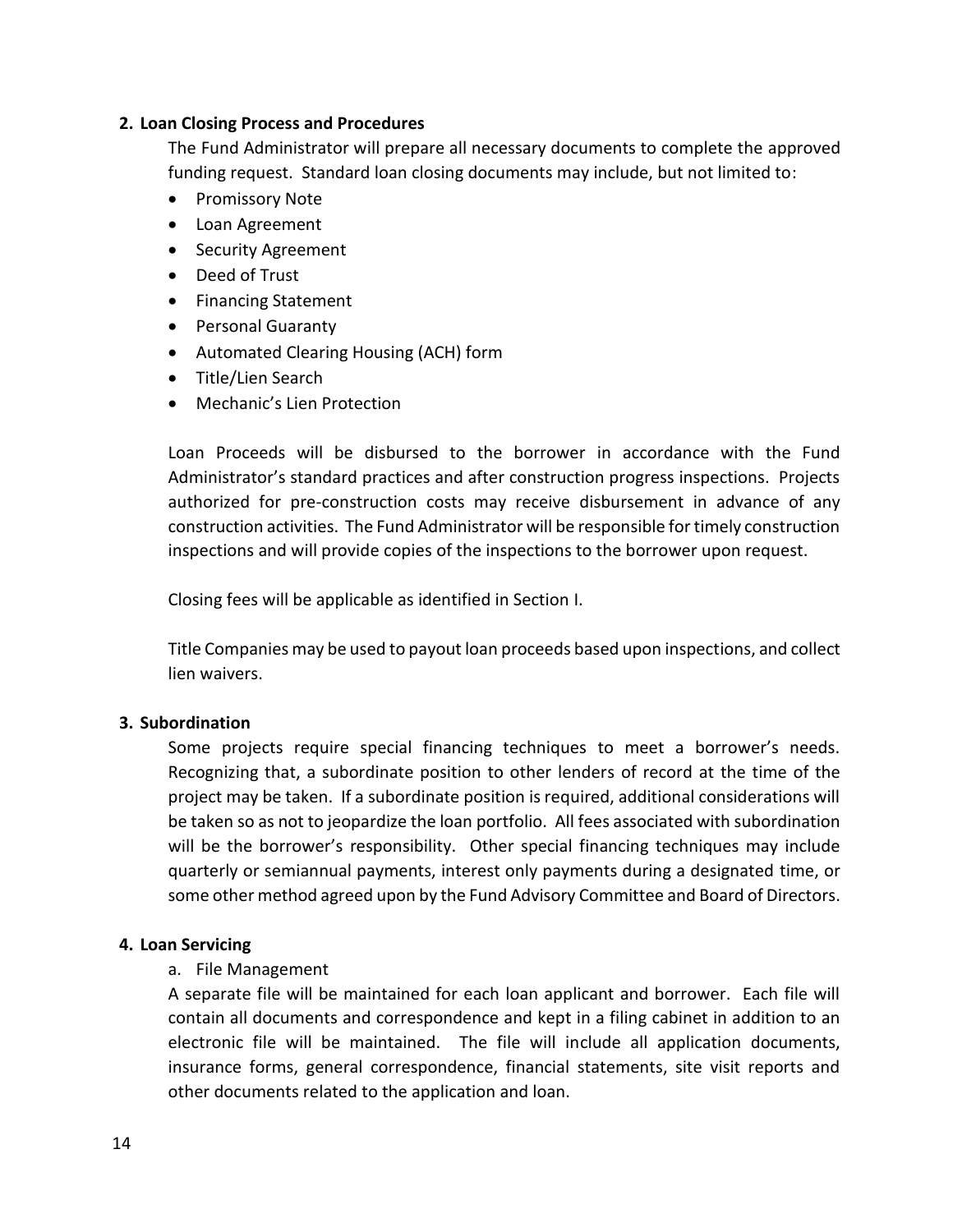#### b. Loan Payments

A loan repayment schedule providing for monthly, quarterly, semi-annual or annual payments will be provided in conjunction with project approval. Repayments shall be deposited in the Schuyler RWHF program for a future project as approved.

Fund Administrator staff will monitor each loan by requiring quarterly reports/updates, conducting regular site visits to the project site. If evidence of requested updates and/or documents are not received within 60 days as requested by written communication, a monthly assessment of no less than \$50.00 will be assessed to the borrower.

If payments are not honored by a financial institution due to Non-Sufficient Funds or Stop Payment, the staff will document the contact made with the borrower (either by phone or letter) – notifying the borrower of the NSF charge and payment must be sent to the Fund Administrator's office within 10 business days. A \$50.00 NSF charge will be assessed to the borrower.

#### c. Late Payments

In the event of a late payment or loans over 30 days in arrears, staff and/or legal counsel will attempt to establish a workout arrangement with the borrower. Every effort will be made to assist the borrower but protect the Schuyler RWHF as well. All action taken on any given loan will be documented in the regular reports to the Fund Administrator's Board of Directors.

The terms and procedures in the event payments are not made by the due date are detailed in the Promissory Note and Deed of Trust.

Write-offs or charge-offs by the Fund Administrator do not release borrowers from their obligations under the terms of the project's loan documents. Borrowers are expected to pay the full amount of principal, interest, late fees and collection costs to which the Fund Administrator is entitled, adjusted in accordance with any loan modification, restructurings or forgiveness which are recommended by the Fund Advisory Committee and approved by the Board of Directors.

#### **5. Extending, Modifying, and Forgiving Loans; Foreclosure**

a. Loan Extensions

An extension is defined as a change ONLY to the maturity date of a loan, when:

- a repayment source is identified and likely but not yet committed or received,
- or when the project timeline is extended but the development plan, process, and budget remain the same.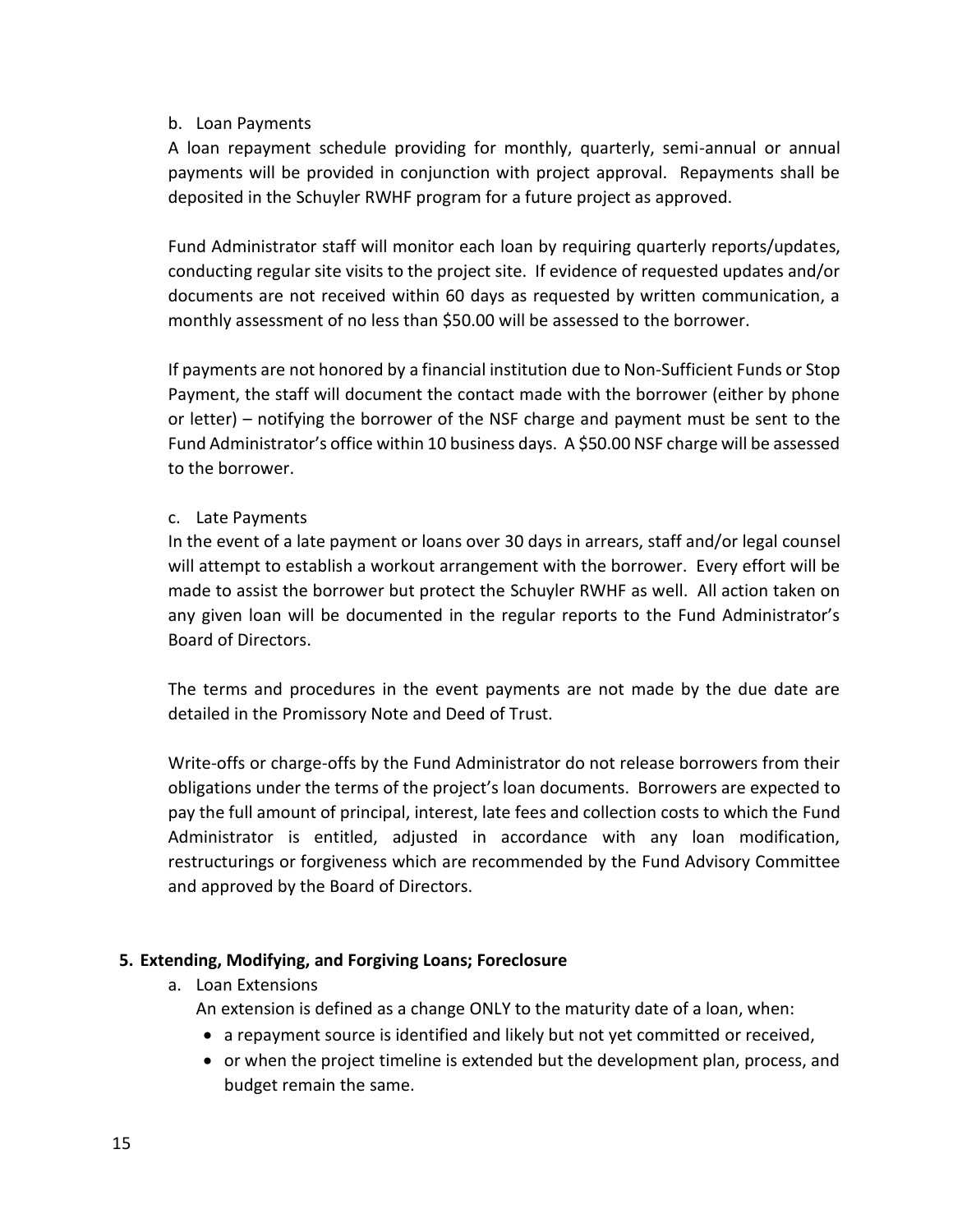The Fund Advisory Committee would make a recommendation to the Board of Directors of any extension requests. The Board of Directors will approve or deny the request.

b. Loan Modification

Complete underwriting of the loan must be performed, if:

- A project requires additional extensions beyond 12 months;
- The development plan has changed substantially;
- The development budget has changed substantially;
- The repayment source has change substantially;
- The loan requires a reduction in rate and/or payment, or;
- There has been a substantial change in the organizational financial conditions, status or leadership.

Modification of loans shall require recommendations from the Fund Advisory Committee and approval of the Board of Directors.

c. Loan Forgiveness

Partial or full loan forgiveness shall require the approval of the Board of Directors on a recommendation of the Fund Advisory Committee.

d. Foreclosure/Deed of Trust, Trustee Power of Sale

Foreclosure/Deed of Trust, Trustee Power of Sale Proceeding is the last option to collect defaulted secured loans. However, it may be the only option to remedy a deteriorating situation and/or recover a portion, if not all, of a loan repayment. It will be pursued only after the Fund Administrator has exhausted all other reasonable remedies.

Foreclosure/Deed of Trust, Trustee Power of Sale can only take place upon the decision of the Board of Directors based on a recommendation of the Fund Advisory Committee.

If Foreclosure/Deed of Trust, Trustee Power of Sale happens then the proceeds will be disbursed in accordance with applicable laws and preferably as follows:

- Collection costs (including, but not limited to, appraisals, legal costs, expenses for stabilizing the property.
- Loan amounts owed to senior lenders, if any;
- Principal owed to the Fund Administrator;
- Interest owed to the Fund Administrator;
- Fund Administrator staff time and costs including travel and consultants;
- If proceeds are more than costs listed above they are paid to the Borrower.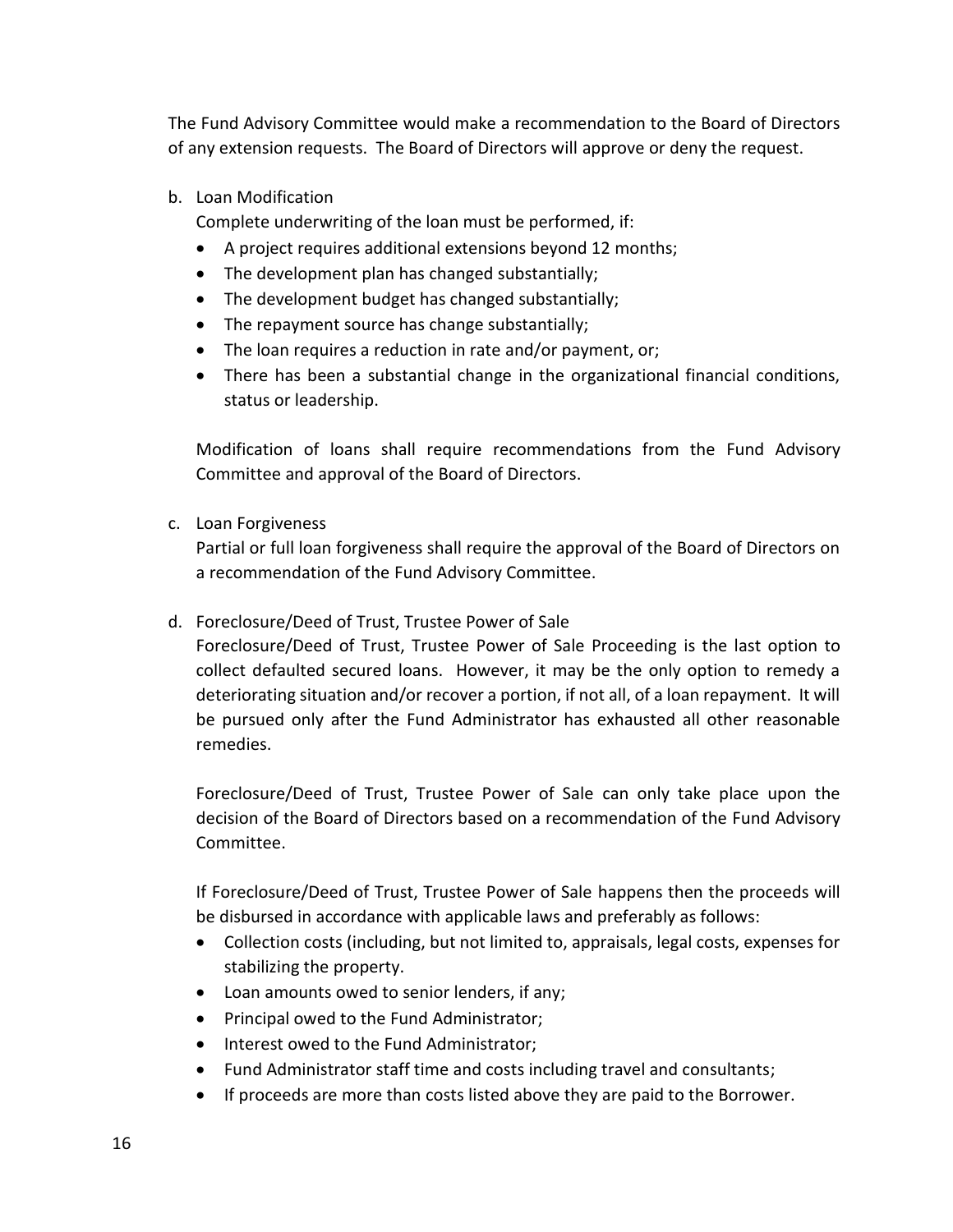#### **6. Monitoring**

The monitoring of all outstanding loans of the Schuyler RWHF will be conducted in various ways. Detailed reports will be prepared by SCD staff to include current RWHF balance as well as outstanding loans.

The SCD staff will prepare quarterly Schuyler RWHF Reports. These reports will identify each borrower, the status of payments, outstanding loan balance, the maturity date of the loan, applications in the pipeline as well as any funds on hand. The reports will be presented to the Fund Advisory Committee, SCD Board of Directors. If payments are not received by the due date, the SCD staff will inform the Fund Advisory Committee. The financial data will be tracked using SCD's accounting software as well as other Excel spreadsheets.

In addition, staff will prepare a report of any potential applicants on a pending application list if funds are not available to fulfill additional loan requests. This will keep the local members of the Fund Advisory Committee informed of all aspects of Fund as well as the Board of Directors.

#### **7. Program Compliance**

The Fund Administrator will submit an annual report to DED, to be included as part of the DED's annual status report required under section 81-1201.11. The report shall certify that the Fund Applicant meets the requirement of the Rural Workforce Housing Investment Act and will include a breakdown of funded program activities.

The annual report to DED shall include, but not limited to:

- The name, location, and geographical region served by the Fund Administrator;
- The number, amount, and type of Schuyler RWHF invested in qualified activities;
- The number, geographical location, type and amount of investments made;
- A summary of matching funds and where such matching funds were generated; and
- The results of the required annual audit.

If Schuyler Community Development as the Fund Administrator ceases administration of the Schuyler RWHF, it shall file an annual report with DED in a form and manner required by the DED Director. The City of Schuyler can appoint a new Fund Administrator that meets the requirements of the Schuyler RWHF.

If the Schuyler RWHF ceases any unallocated grant funds are returned to DED, and cash match funds are returned to the Schuyler Department of Utilities, Cargill, City of Schuyler, Homestead Bank-Schuyler, Pinnacle Bank-Schuyler, Schuyler Insurance and Real Estate, Gary Kracl Agency, Inc., American Family Insurance, Agri-City Insurance, Jon and Pat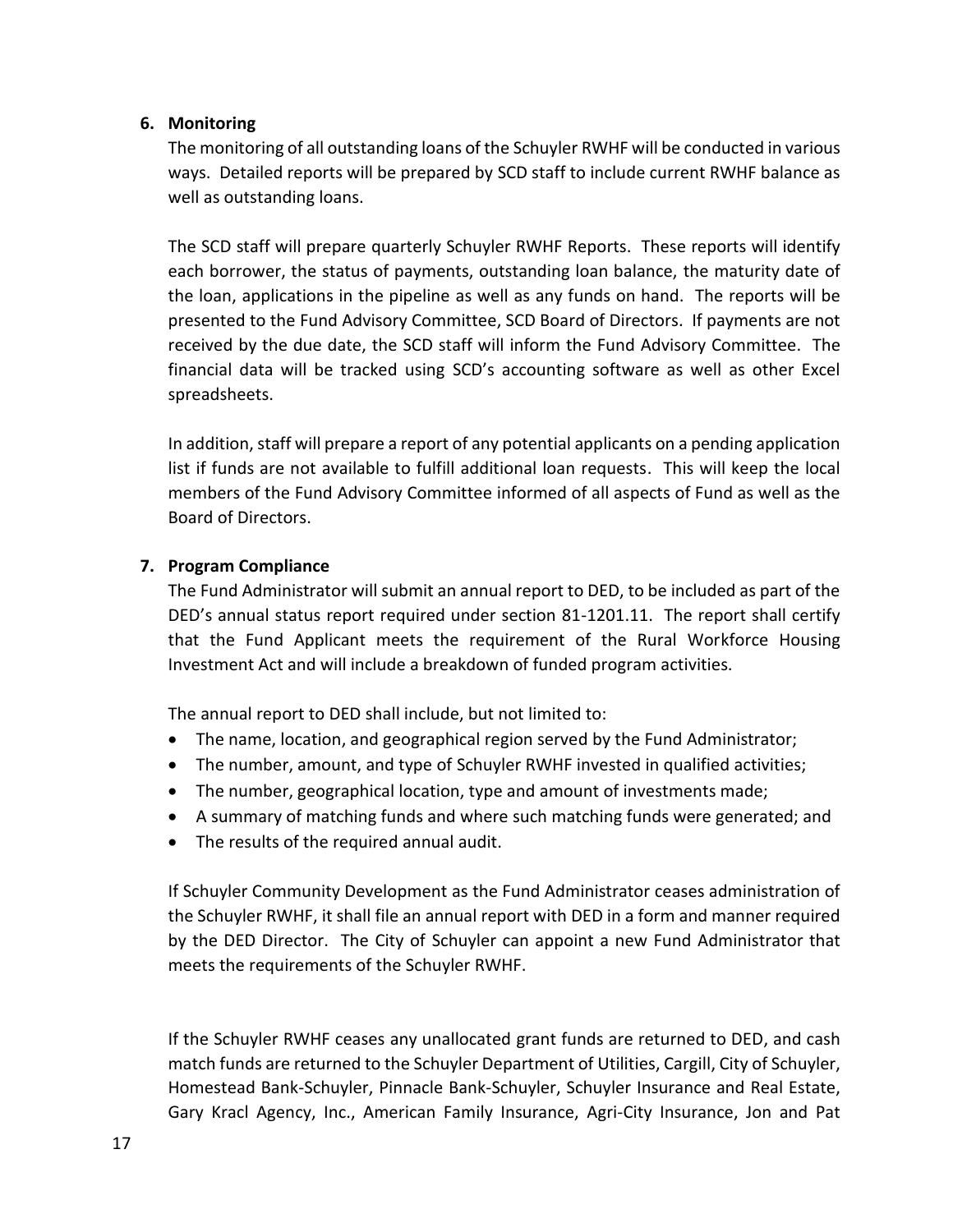Knutson, Lonnie and Patti Kitt, and Brian and Christina Bywater, it will be their discretion as to where the funds are used from that point forward.

#### **M. RISK MITIGATION**

The Fund Administrator will take many precautions to minimize risk not only on the Fund level but on the Project level as well, so the funds can continue to revolve and ultimately continue to add workforce housing in the city of Schuyler. The Schuyler RWHF will be administered in compliance with this Fund Investment Plan. An experienced and diverse Fund Advisory Committee, consisting of City leadership, lending/realtor/developers' individuals have been established to assist in the oversight of the Schuyler RWHF. In addition to the Fund Advisory Committee, the Fund Administrator's Board of Directors is also a diverse makeup of community leaders. As identified earlier in this plan, the application process will involve packaging by the Fund Administrator's staff, then reviewed by the Fund Advisory Committee, who will ultimately provide recommendations to the Board of Directors for either approval or denial. Fund Administrator staff shall conduct a complete review of all outstanding loans at least annually.

#### **1. Fund Level**

The Fund Administrator has procedures that provide guidance to the staff as well as the Board of Directors. Many practices in managing the Schuyler RWHF are already in place.

- The Fund Administer will deposit the Schuyler RWHF proceeds in several Schuyler financial institutions ensuring that the totals funds on deposit at each institution do not exceed the FDIC limits of insurance.
- Liens and Security Instruments common in lending practices will be utilized always.
- The Fund Administrator secures a third-party firm of certified public accountants annually to conduct a financial and programmatic audit of the organization.

#### **2. Project Level**

Risk mitigation will also be a high priority of the Fund Administrator on the project level.

- Title insurance will be provided to determine legal descriptions, outstanding liens, current taxes, etc.
- Traditional lending documents will be used be ensure there is adequate security for the loan, this will be done by filing liens on the property, deed restrictions and other legal documents applicable to each loan and project.
- The staff of the Fund Administrator will conduct periodic inspections of the housing projects and document their finding in each borrower's files.
- The Real Estate Property taxes must be made current prior to the release of the Schuyler RWHF loan proceeds.
- Borrowers must not be debarred, suspended, proposed for debarment, placed in ineligibility status, or voluntarily excluded from covered transactions by HUD or any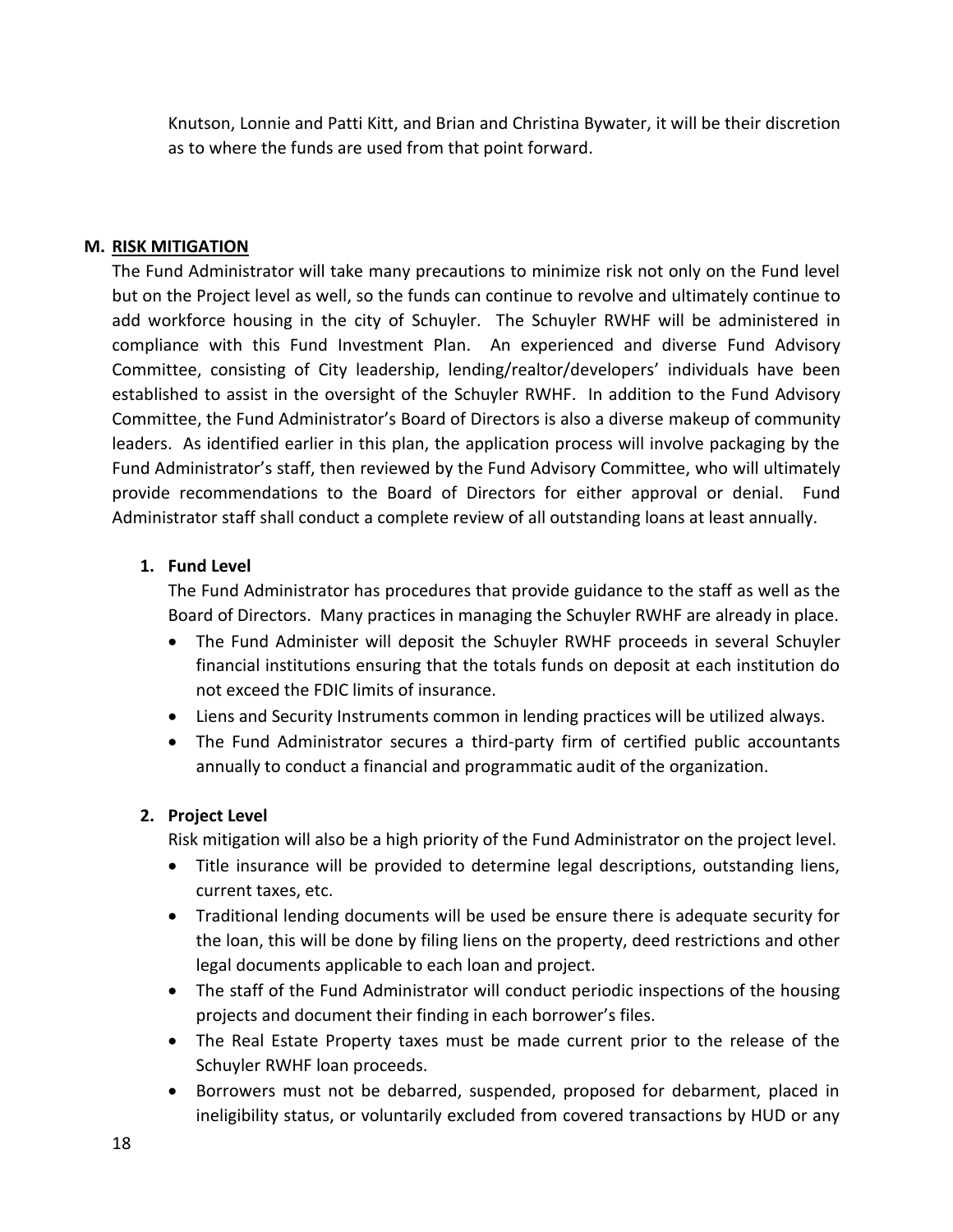other federal agency under the provisions of Executive Order 12549 "Debarment and Suspension" and 24 C.F.R. Part 24 (government debarment and suspension regulations).

- All borrowers must be authorized to transact business in the State of Nebraska. All borrowers are expected to comply with all Nebraska Secretary of State and Department of Revenue registration requirements, including any registration requirements pertaining to types of business entities (e.g. person, partnership, foreign/domestic limited liability company, association, or foreign/domestic corporation). Borrowers are expected to meet all applicable requirements of the Nebraska Contractor Registration Act. Upon request, the Borrower must submit copies of written agreements to the Fund Administrator.
- Project development can take place within the Flood Plain of Schuyler, providing the following criteria is met:
	- o Flood Insurance available and obtained to insure the dwelling(s),
	- o Permanent financing available from traditional lenders, and,
	- o Property is developed to an elevation to meet local code enforcement.

#### **3. Insurance**

For all loans, the borrower shall be required to carry liability insurance with coverage of no less than \$2 million aggregate/\$1 million per occurrence. Builder's risk insurance coverage is based on the total development budget, or in case of casualty insurance, based on replacement cost. Borrower shall further be required to have the Fund Administrator named as loss payee or as an additional insured on all policies and current copies shall be submitted to the Fund Administrator throughout the loan term.

Performance Bonds may be required on most transactions, depending on the size and scope of the housing project. This will be negotiated between the Administrator and borrower.

For Down Payment Assistance loans, the borrower shall be required to carry hazard or property insurance against loss by fire, hazards included with the term "extended coverage" and any other hazards including floods or flooding, for a minimum amount of at least the cumulative debt amount on the property. Borrower shall further be required to have the Fund Administrator named as loss payee or as an additional insured on all policies and current copies shall be submitted to the Fund Administrator through the loan term.

# **N. CONFLICT OF INTEREST**

No officer, employee or agent of the Fund Administrator who will participate in the selection, the award, or the administration of these funds may obtain a personal or financial interest or benefit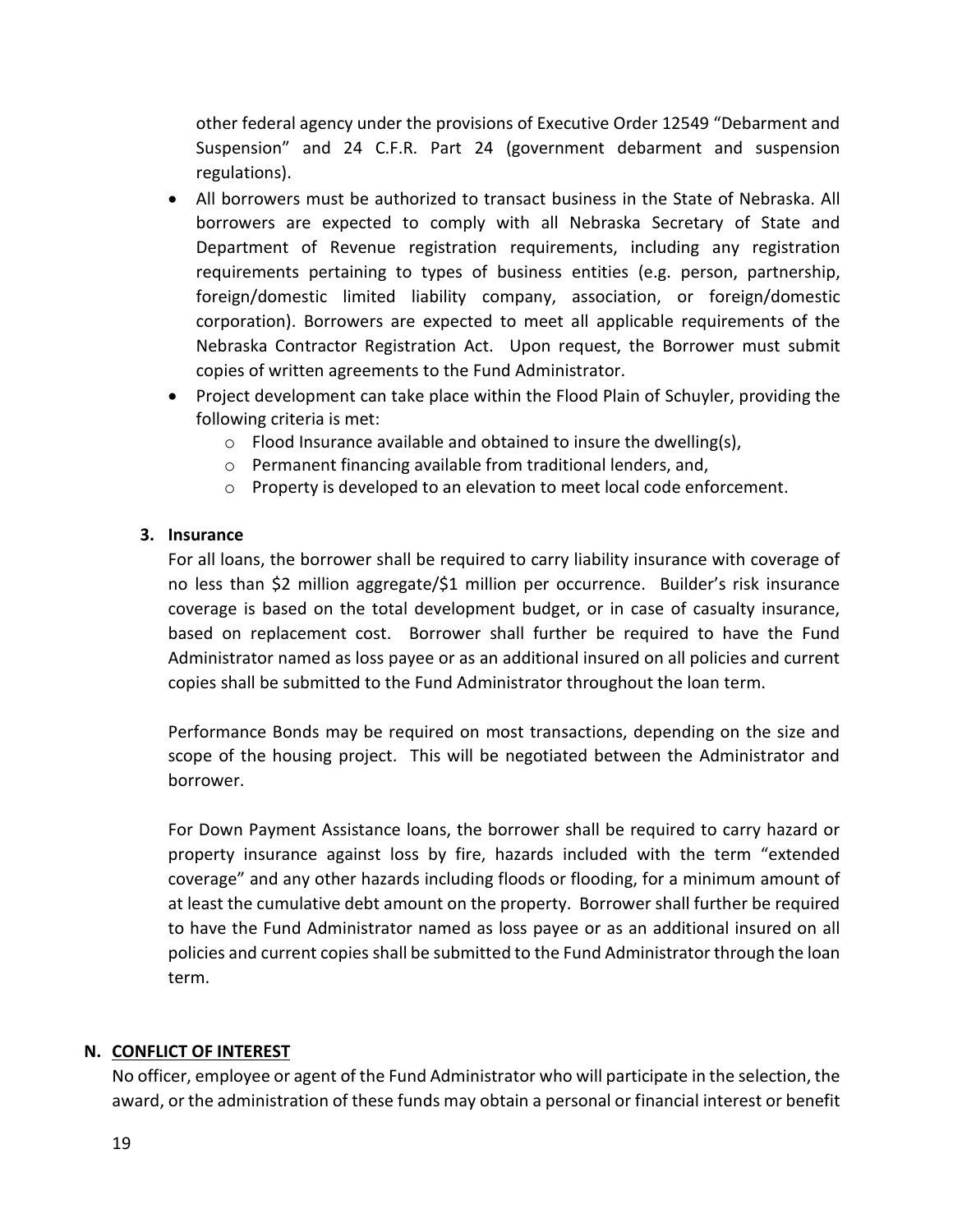from the activity or have an interest in any loan with respect thereto, or the proceeds thereunder either for themselves or those with whom they have family or business ties. Exceptions may be granted on a case-by-case basis when it is determined that such an exception will serve the purposes of the Schuyler RWHF and the effective and efficient administration of this fund.

#### **O. FUTURE USE PLAN**

Borrowers will make payments to the Fund Administrator in accordance with the loan agreement and promissory note, executed at loan closing.

Interest earned on the loans and deposited Schuyler RWHF funds will be retained by the Fund Administrator to cover costs associated with the management of the fund associated with loan servicing and reporting of the fund.

Principal portion of the payments received by the Fund Administrator will be held in financial institutions insured by FDIC until loaned to subsequent applicants using the same criteria as outlined in this Investment Plan.

#### **P. AMENDMENTS TO PLAN**

In an ongoing effort to improve the quality of the Schuyler Rural Workforce Housing Fund Investment Plan, the Board of Directors will accept suggestions from the public, program participants, staff and Fund Advisory Committee. All suggestions received will be taken and be provided to the Fund Advisory Committee to review and provide a recommendation to the Board of Directors for consideration to amend the Fund Investment Plan. Upon approval and adoption by the Board of Directors, the amendment(s) will be included in the Schuyler RWHF Fund Investment Plan. Changes to the attachments do not require Board approval.

#### **Q. GRIEVANCE PROCEDURES**

If any applicant feels he or she has been unfairly treated or discriminated against during the loan application process or within any other segment of the Schuyler RWHF, he or she may appeal the decision to the Board of Directors for their consideration. The appeal must be submitted in writing to the President and postmarked within 14 days of the decision. The Board of Directors will act upon the appeal within 60 days of the receipt of the appeal. The Board of Directors will have final authority in the decision.

The Nebraska Department of Economic Development will be contacted in the case that any grievance issues cannot be resolved through SCD's normal grievance procedures.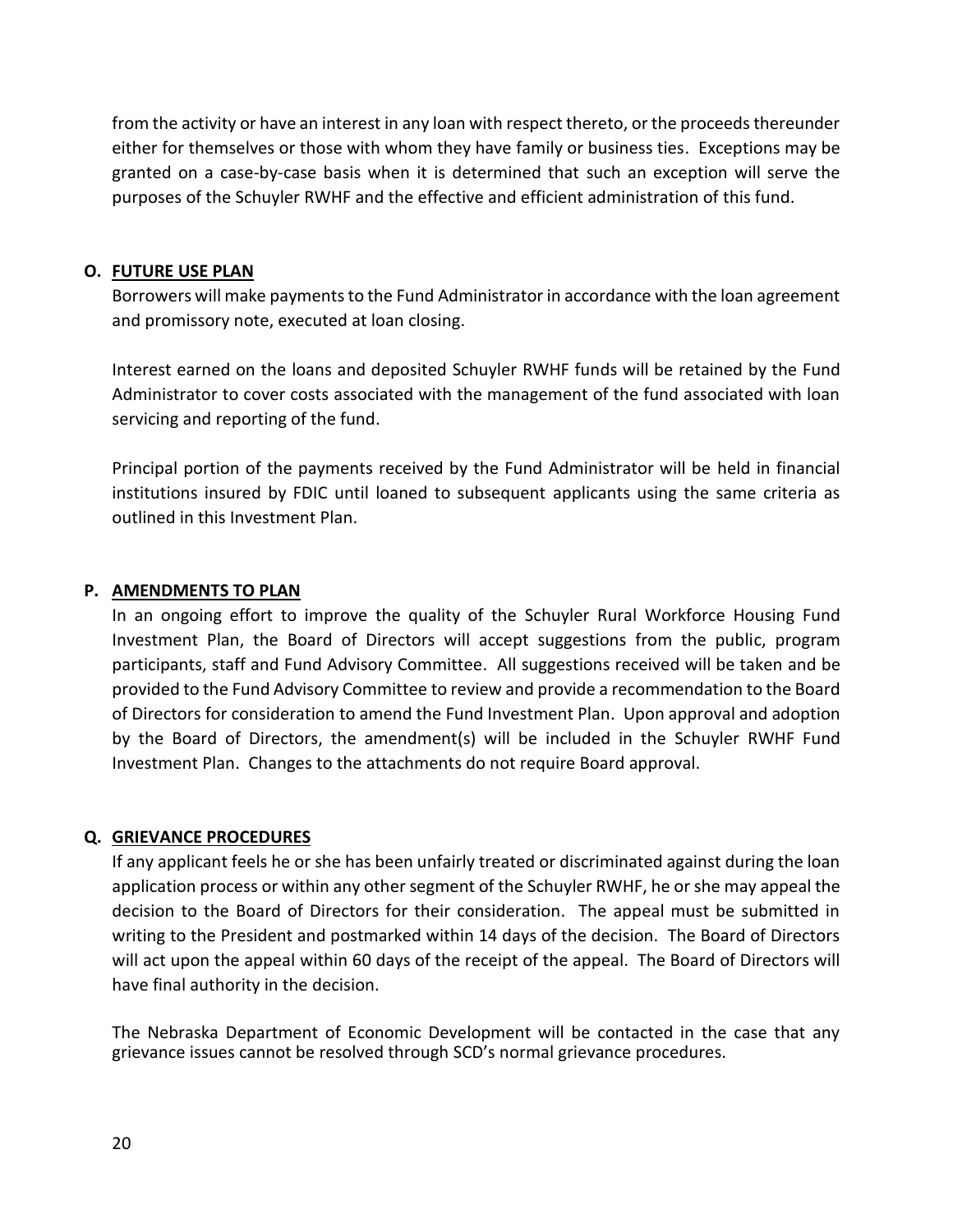#### **R. SUCCESSION OF ADMINISTRATOR**

If Schuyler Community Development, Inc. decides to cease to be the Administrator of the Schuyler Rural Workforce Housing Fund, a 90-day written notice will be provided to the Nebraska Department of Economic Development, Superintendent of Schuyler Department of Utilities, NIFA, General Manager-Cargill, the Schuyler City Administrator, Homestead Bank-Schuyler, Pinnacle Bank-Schuyler, Schuyler Insurance and Real Estate, Gary Kracl Agency, Inc., American Family Insurance, Agri-City Insurance, Jon and Pat Knutson, Lonnie and Patti Kitt, and Brian and Christina Bywater. The Nebraska Department of Economic Development, Superintendent of Schuyler Department of Utilities, NIFA, General Manager-Cargill, the Schuyler City Administrator, Homestead Bank-Schuyler, Pinnacle Bank-Schuyler, Schuyler Insurance and Real Estate, Gary Kracl Agency, Inc., American Family Insurance, Agri-City Insurance, Jon and Pat Knutson, Lonnie and Patti Kitt, and Brian and Christina Bywater will determine a process at that time to search for a new Schuyler RWHF Administrator.

### **S. CHANGE OF FUND CONSULTANT(S)**

If the Schuyler Community Development is not pleased with the results of NeighborWorks Northeast Nebraska's, efforts of performing the duties as Consultants of the Schuyler RWHF, written notice will be provided to the Chief Executive Officer of NeighborWorks Northeast Nebraska. At that time negotiations will take place to either make changes or end the Consultant Contract.

#### **T. OFFICIAL CONTACT**

The place of contact for this Rural Workforce Housing Fund shall be the office of Schuyler Community Development, 1119 B Street, Schuyler, NE 68661. Any grievances, suggestions, requests for applications and information should be directed to this office.

This Schuyler Rural Workforce Housing Fund Investment Plan was hereby amended by the action of the Board of Directors of Schuyler Community Development, Inc. on this 27<sup>th</sup> day of January 2021.

**Lonnie Kitt, President Schuyler Community Development, Inc.**